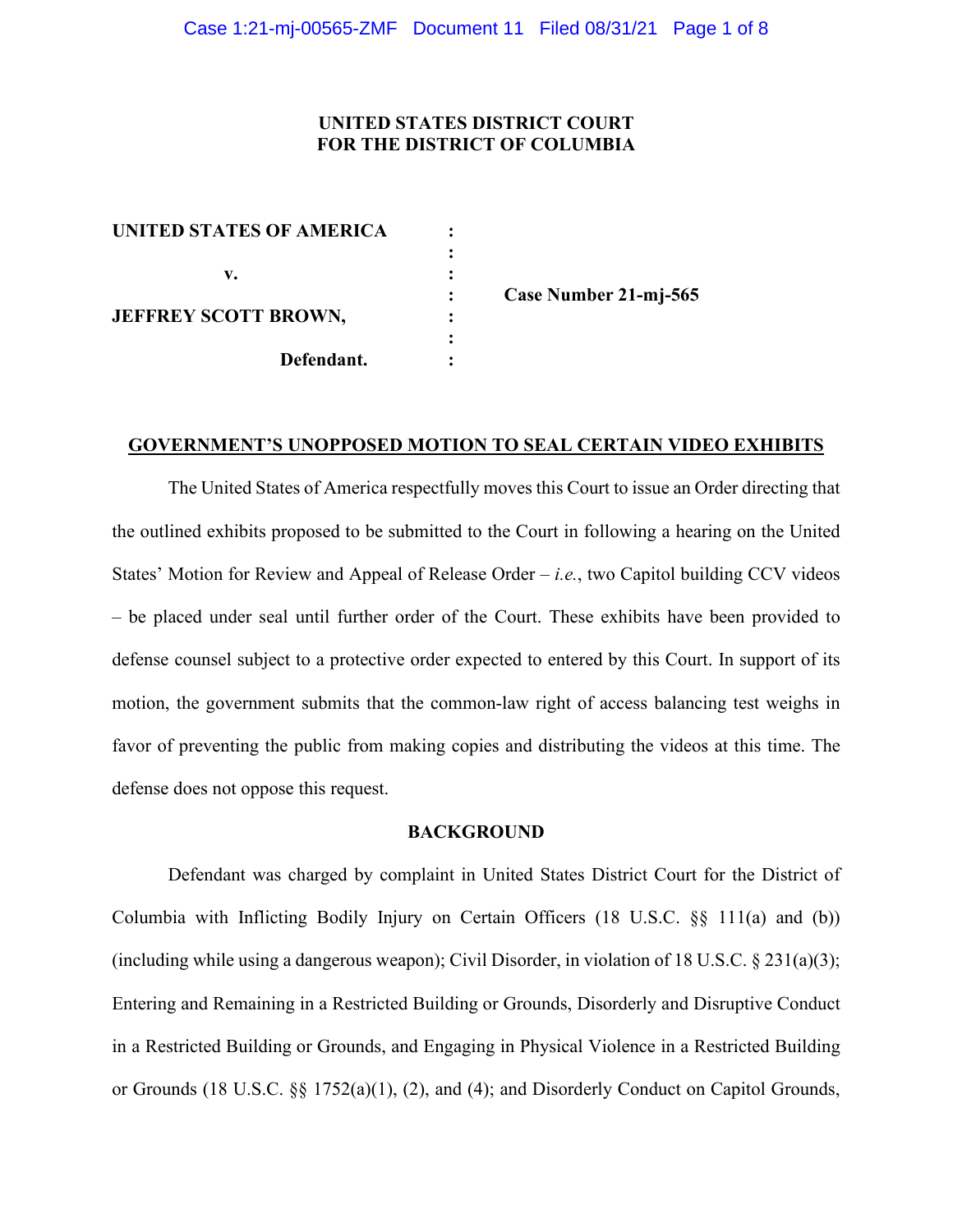### Case 1:21-mj-00565-ZMF Document 11 Filed 08/31/21 Page 2 of 8

Impeding Passage Through the Capitol Grounds or Buildings, and Act of Physical Violence in the Capitol Grounds or Buildings (40 U.S.C.  $\S 5104(e)(2)(D)$ , (E), and (F)) stemming from Defendant's involvement in the insurrection at the United States Capitol on January 6, 2021.

As set forth in the attached declaration from the General Counsel for the U.S. Capitol Police, the U.S. Capitol Police has a strong privacy interest in the videos from its closed-circuit video system. *See* Declaration of Thomas A. DiBiase (Attachment A) (hereinafter "DiBiase Decl."). These videos were provided to the Department of Justice by the U.S. Capitol Police – a Legislative Branch agency – under specific conditions, including that the materials not be disseminated outside of a protective order unless necessary to satisfy the government's discovery obligations or for use as evidence in the prosecution of a criminal offense.

### **ARGUMENT**

The government recognizes that the common-law right of access applies to evidence submitted at a detention hearing. *See United States v. Graham*, 257 F.3d 143, 151-53 (2d Cir. 2001); *United States v. Jackson*, No. 21-mj-115, 2021 WL 1026127, at \*5-6 (D.D.C. March 17, 2021) (Howell, C.J.). To be sure, the common-law right of access to judicial records does not apply to all items filed with a court. *See SEC v. Am. Int'l Group*, 712 F.3d 1, 3 (D.C. Cir. 2013). Rather, "whether something is a judicial record depends on 'the role it plays in the adjudicatory process.'" *Id.* (quoting *United States v. El-Sayegh*, 131 F.3d 158, 163 (D.C. Cir. 1997)). When, for example, items "are 'intended to influence' the court and the court 'ma[kes] decisions about them[,']" *Leopold v. United States*, 964 F.3d 1121, 1128 (D.C. Cir. 2020) (quoting *MetLife, Inc. v. Fin. Stability Oversight Council*, 865 F.3d 661, 668 (D.C. Cir. 2017)), then they are judicial records. Here, the government does not dispute that the videos it intends to submit as exhibits at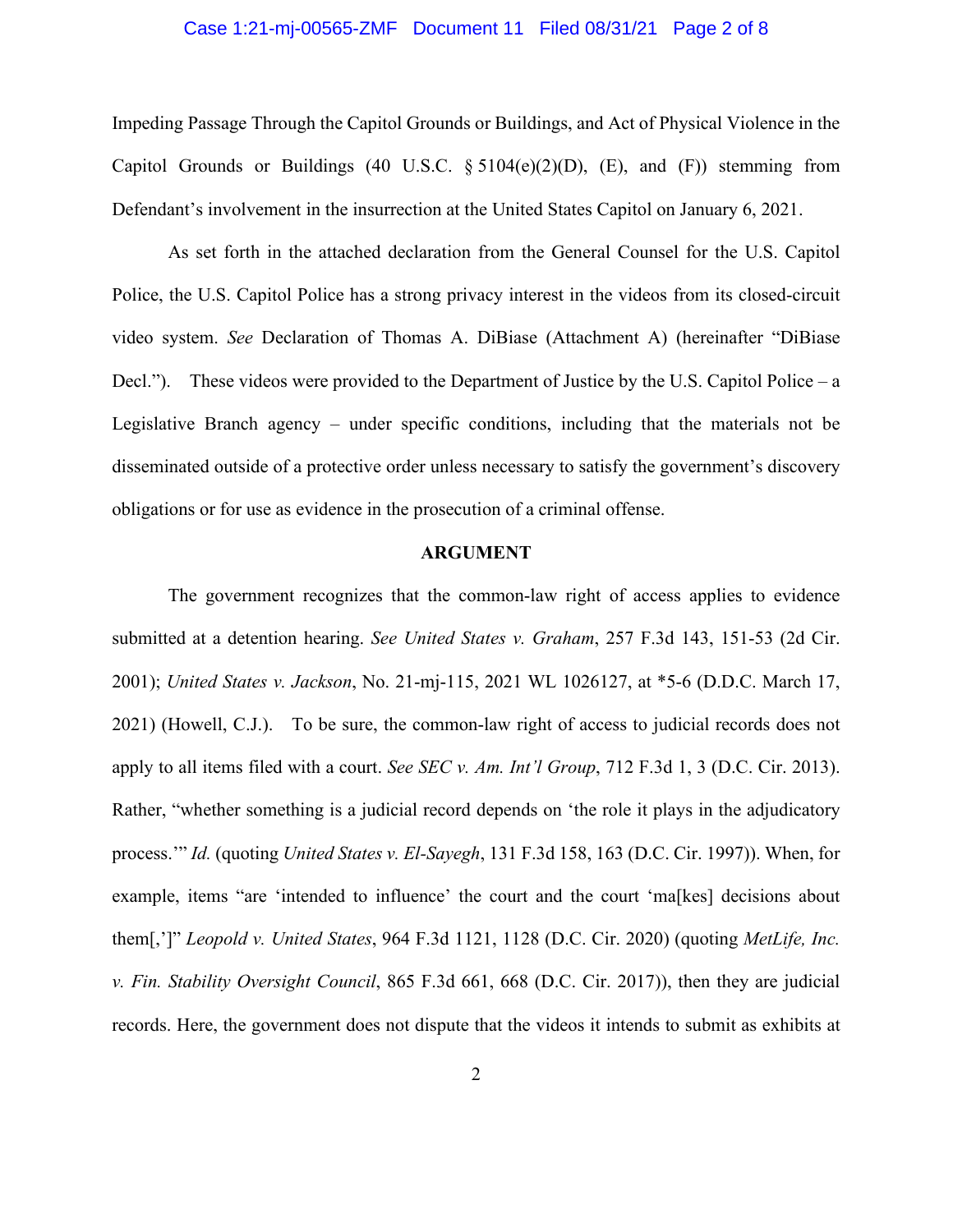### Case 1:21-mj-00565-ZMF Document 11 Filed 08/31/21 Page 3 of 8

the defendant's upcoming detention hearing are judicial records. *See, e.g.*, *Graham*, 257 F.3d at 151-53 (finding that tapes played at a detention hearing were judicial records); *Jackson*, 2021 WL 1026127, at \*4-5 (same as to videos).

The D.C. Circuit has consistently employed a multi-factor balancing test when determining whether the common-law right of access to judicial records requires those records to be made available to the public for copying and inspection. Applied here, that test weighs in favor of allowing the government to submit the videos under seal at this time.

Because the videos are judicial records, "there is a 'strong presumption in favor of public access'" to them. *Leopold*, 964 F.3d at 1127 (quoting *United States v. Hubbard*, 650 F.2d 293, 317 (D.C. Cir. 1980)). However, "that presumption may be outweighed by competing interests." *Id.* To weigh those competing interests, the D.C. Circuit uses the six-factor "*Hubbard* test" that "'has consistently served as [its] lodestar' for evaluating motions to seal or unseal judicial records[.]" *Id.* (quoting *MetLife*, 865 F.3d at 666). Thus, in this jurisdiction, "when a court is presented with a motion to seal or unseal, it should weigh: '(1) the need for public access to the documents at issue; (2) the extent of previous public access to the documents; (3) the fact that someone has objected to disclosure, and the identity of that person; (4) the strength of any property and privacy interests asserted; (5) the possibility of prejudice to those opposing disclosure; and (6) the purposes for which the documents were introduced during the judicial proceedings.'" *MetLife*, 865 F.3d at 665 (quoting *EEOC v. Nat'l Children's Ctr., Inc.*, 98 F.3d 1406, 1409 (D.C. Cir. 1996)).

The requisite balancing under the six-factor *Hubbard* test weighs in favor of allowing the government to submit the videos under seal at this time. As to the need for public access, this first factor does not weigh in favor of public access for many of the reasons discussed by the D.C.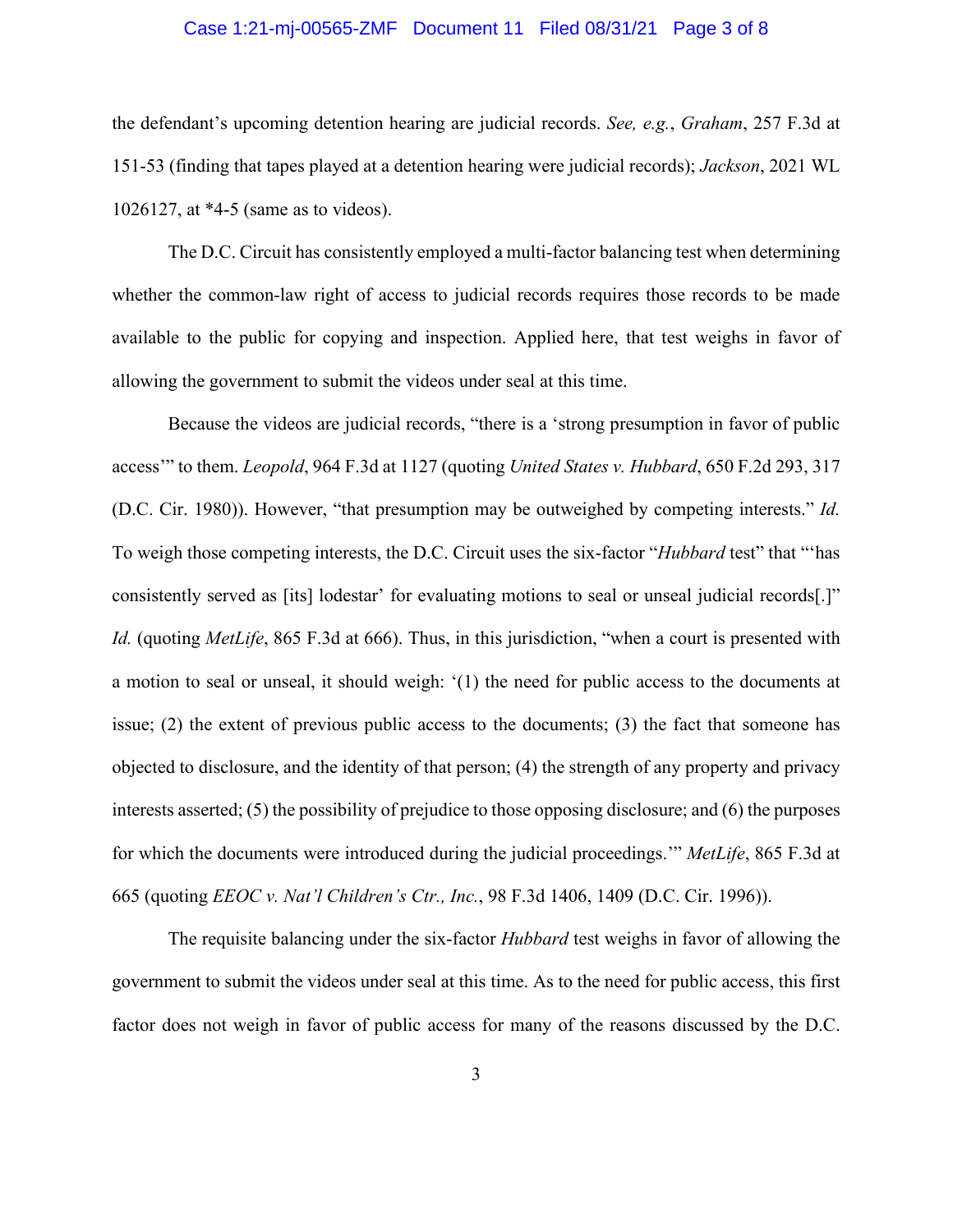### Case 1:21-mj-00565-ZMF Document 11 Filed 08/31/21 Page 4 of 8

Circuit in *Hubbard* itself. The government's motion to file videos under seal "does not involve access to the courtroom" or "to documents which have been introduced as evidence of guilt or innocence in a trial[.]" *Hubbard*, 650 F.2d at 317. Moreover, "[t]he public in this case [will have] access, *inter alia*, to the courtroom proceedings . . . , to the memoranda filed by the parties . . . , [and] to the trial judge's memorandum decision[.]" *Id.* at 317-18. The public thus has minimal need to take the additional step of copying and reproducing the videos at issue. *See generally CNN, Inc. v. FBI*, 984 F.3d 114, 119 (D.C. Cir. 2021) ("A district court weighing the first factor should consider the public's need to access the information that remains sealed, not the public's need for other information sought in the overall lawsuit.").

As for the second factor—the extent of previous public access—for Exhibits 5 and 6, which are CCV clips, parts of them have been made publicly available but not the entirety of the clips the government has submitted to the Court. Because parts of the clips have been made public, the government recognizes that this factor may weigh against allowing the government to submit the videos under seal. *See Hubbard*, 650 F.2d at 318 ("Previous access is a factor which may weigh in favor of subsequent access."). The fact of previous public access, however, is not dispositive. Indeed, the Supreme Court has held in that the common-law right of access to judicial records did not require the court to allow the press to make copies of tape recordings despite the fact that the recordings had been made public when they were played during trial. *Nixon v. Warner Commc'ns*, 435 U.S. 589, 608 (1978).

With regard to the third factor, the fact that the government has objected to the videos' public dissemination and seeks to file them under seal weighs against disclosure. *See Nat'l Children's Ctr.*, 98 F.3d at 1410 (finding that "the fact that the Center has objected" weighed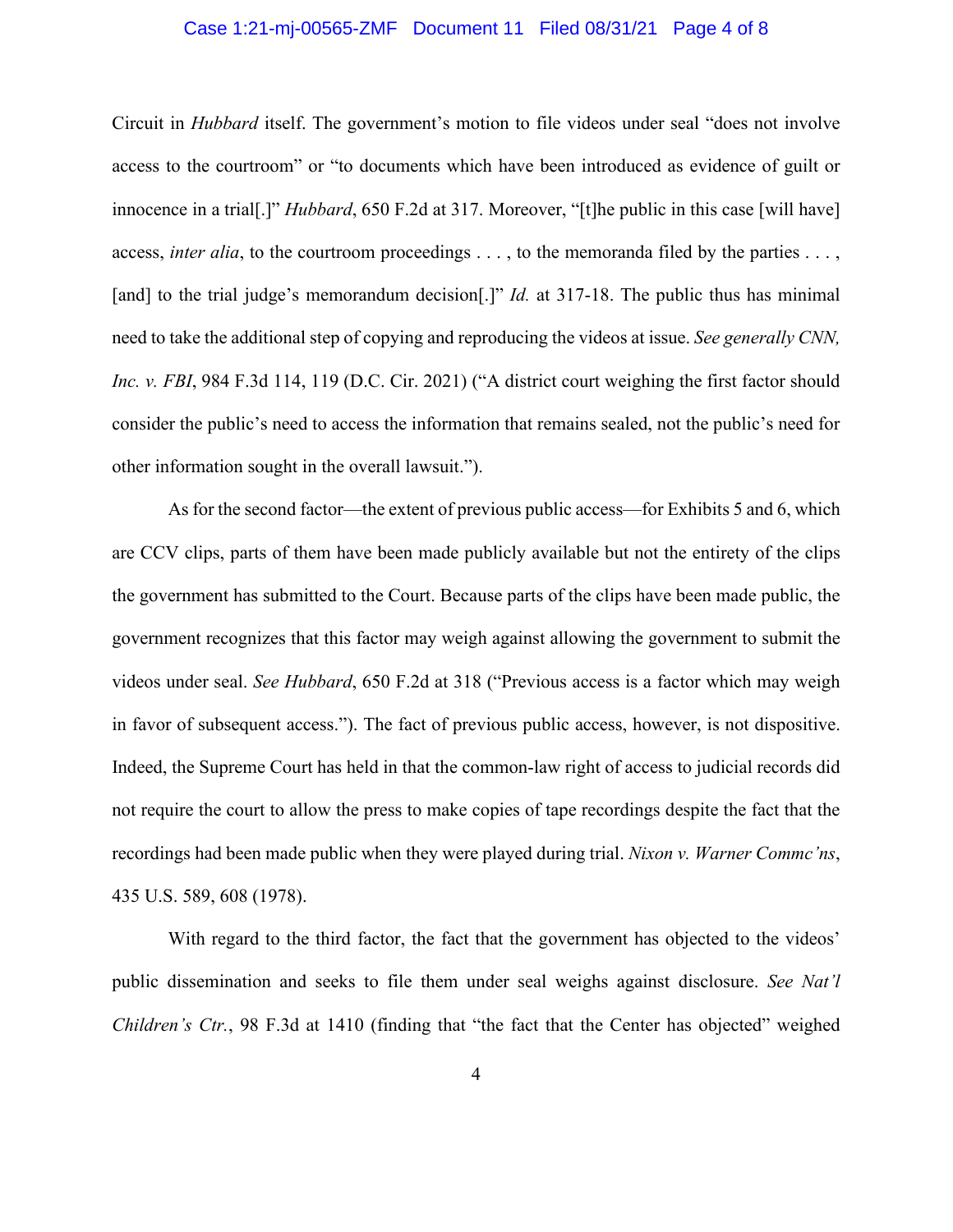### Case 1:21-mj-00565-ZMF Document 11 Filed 08/31/21 Page 5 of 8

against public disclosure); *Hubbard*, 650 F.2d at 319 ("the strength with which a party asserts its interests is a significant indication of the importance of those rights to that party").

Significantly, the fourth and fifth factors weigh heavily in favor of allowing the videos to be filed under seal. As discussed in the attached declaration from the General Counsel for the United States Capitol Police, the U.S. Capitol Police has a strong privacy interest in the videos from its closed-circuit video system. *See* DiBiase Decl. ¶ 1. Access to that video system "is strictly limited," and "[t]he disclosure of any footage" from the closed-circuit video cameras is likewise "strictly limited and subject to a policy that regulates the release of footage." ¶ 4. The release of any footage must be authorized by the Capitol Police Department's second-highest officer, and the Capitol Police's General Counsel's office "has consistently taken a restrictive view of releasing camera footage in cases other than serious crimes or national security." ¶¶ 4, 6. Even when the Capitol Police provides video footage in criminal cases, it does so pursuant to a protective order that prevents it from being reproduced or further disseminated. ¶ 7. Here, the Capitol Police's concern with the release of video from its closed-circuit camera system is particularly acute, given the possibility "that providing unfettered access to hours of extremely sensitive information to defendant show have already shown a desire to interfere with the democratic process will result in the layout, vulnerabilities and security weaknesses of the U.S. Capitol being collected, exposed and passed on to those who might wish to attack the Capitol again." ¶ 14. The Capitol Police thus has a strong privacy interest that weighs against further public dissemination of the videos from its closed-circuit video system. *See generally CNN*, 984 F.3d at 120 ("a district court weighing the fourth *Hubbard* factor should consider whether secrecy plays an outsized role in the specific context"); *MetLife*, 865 F.3d at 672 ("continued confidential treatment of sensitive information is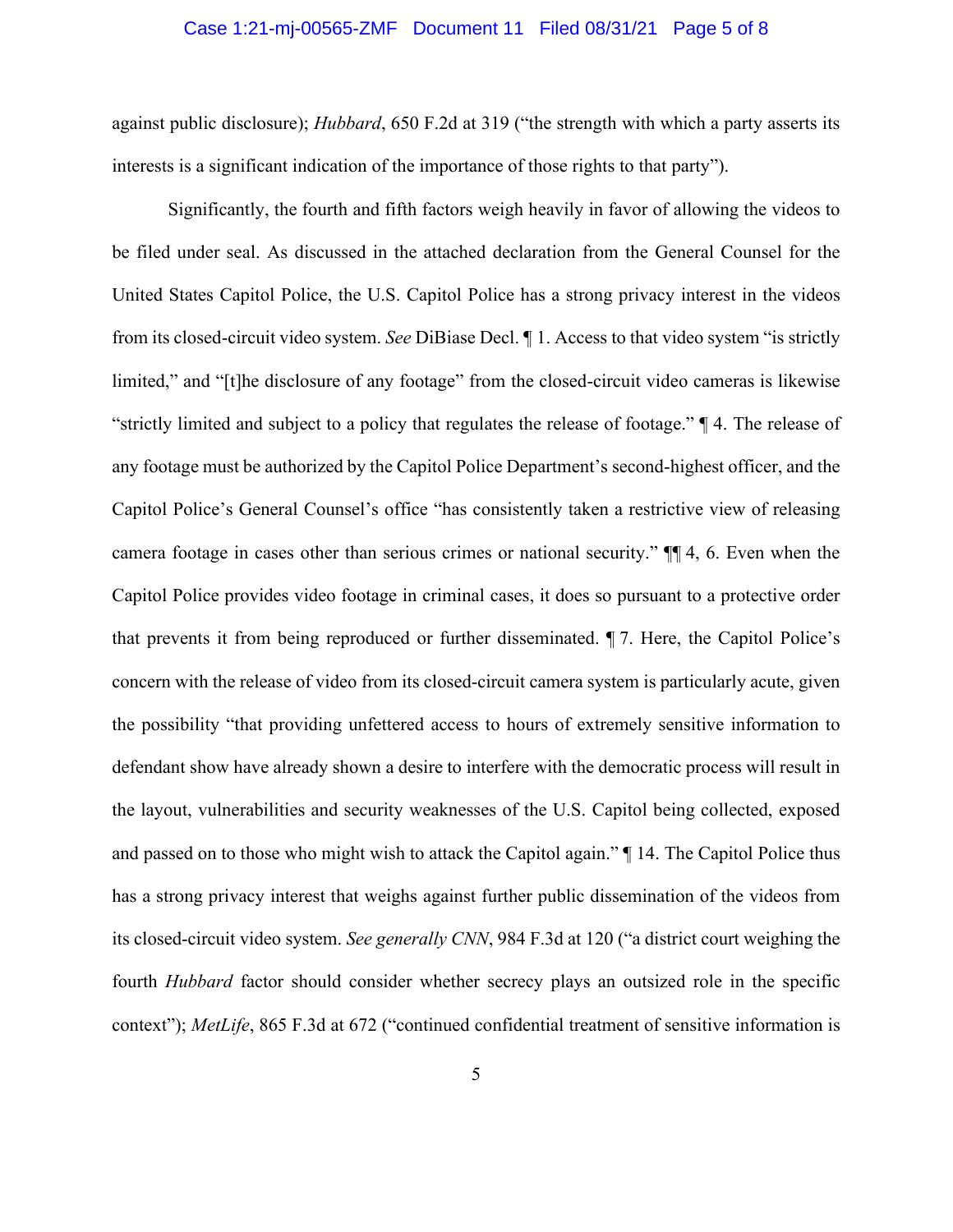### Case 1:21-mj-00565-ZMF Document 11 Filed 08/31/21 Page 6 of 8

still possible under *Hubbard*"); *In re Sealed Case*, 237 F.3d 657, 666 (D.C. Cir. 2001) (explaining that a statute and the "regulations interpreting the statute create an extraordinarily strong privacy interest in keeping the records sealed"); *Hubbard*, 650 F.2d at 315-16 ("The public has in the past been excluded, temporarily or permanently, from court proceedings or the records of court proceedings . . . to guard against risks to national security interests").

For many of the same reasons just discussed, the Capitol Police may suffer serious potential prejudice if videos from its closed-circuit camera system are released publicly so that they may be repeatedly copied, studied, and further disseminated. The public's ability "to copy or disseminate such footage would provide the defendants or others to whom it is released with a clear picture of the interior of the Capitol, including entry and exit points, office locations, and the relation of the crucial chambers and areas (such as the Speaker's Office or Majority Leader's Office) to other areas of the Capitol." DiBiase Decl. ¶ 16. And even if that possibility does not exist with respect to the specific videos at issue, the public dissemination of numerous such videos may, "in the aggregate," create just the risk the Capitol Police seek to avoid. ¶ 16 & n.6. The possibility of prejudice to the Capitol Police's ability to protect the U.S. Capitol and the Members of Congress who work there thus weighs against public access and dissemination of the videos in question. *See CNN*, 984 F.3d at 120 ("a district court weighing the fifth *Hubbard* factor should consider the dire consequences that may occur); *Dhiab v. Trump*, 852 F.3d 1087, 1096-97 (D.C. Cir. 2017) ("The government's expert judgment was that militants could study the recordings repeatedly and slowly, looking for 'patterns' of 'mistakes' not identifiable from firsthand experience or written descriptions. Even if the recordings contained no new information, the government thus demonstrated good cause for sealing them.") (citation omitted); *Hubbard*, 650 F.2d at 315-16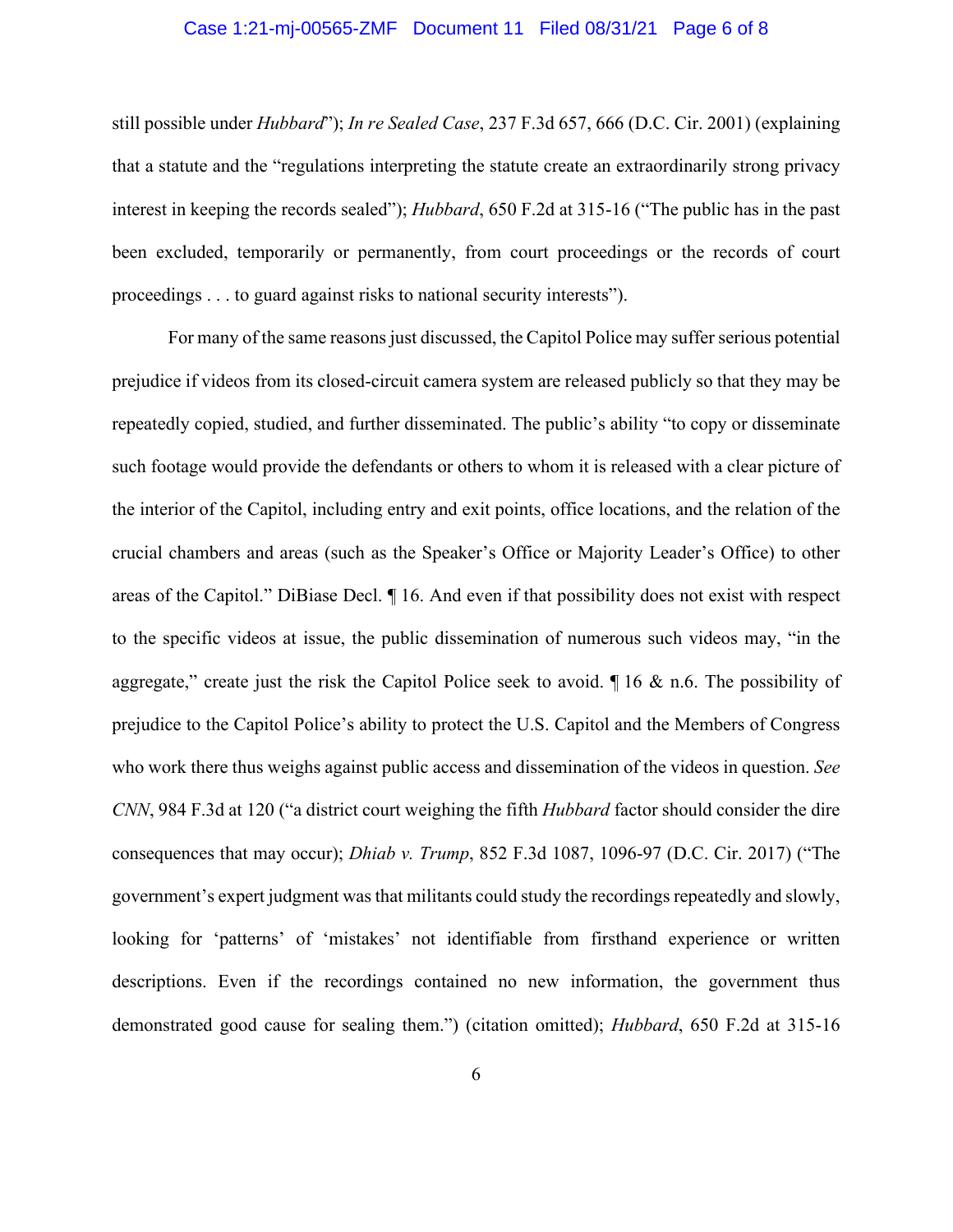### Case 1:21-mj-00565-ZMF Document 11 Filed 08/31/21 Page 7 of 8

(noting that materials may be sealed "to guard against risks to national security interests"); *cf. Robinson*, 935 F.2d at 291 ("evidence that the release of a plea agreement may threaten an ongoing criminal investigation, or the safety of the defendant and his family, may well be sufficient to justify sealing a plea agreement"). Indeed, several judges in this District have recently videos from the Capitol Police's closed-circuit video system, two of whom found that "there are reasonable grounds to believe that the disclosure of such materials could jeopardize national security[.]" 4/1/21 Order (ECF No. 25), *United States v. Sandlin*, No. 21-cr-88-DLF; *see also* 3/25/21 Order (ECF No. 18), *United States v. DeGrave*, No. 21-cr-90-PLF (same); 3/3/21 Order (ECF No. 37), *United States v. Munchel, et al.*, No. 21-cr-118-RCL (granting motion to seal exhibits submitted in support of detention motion).

Here, the Capitol Police's significant privacy interests and the possibility of harm to the security of the U.S. Capitol that may arise from the public dissemination of the videos outweighs the public's common-law right of access and justifies the sealing of the proposed exhibit(s). As the D.C. Circuit recognized in *Dhiab*, even where video recordings "contain[ ] no new information" than that already made public, the government may have an interest in preventing the public release of those videos, where they may be "stud[ied] . . . repeatedly," thus revealing vulnerabilities and security weaknesses "not identifiable from firsthand experience or written descriptions." 852 F.3d at 1096-97. That is precisely the Capitol Police's concern here. *See*  DiBiase Decl. ¶¶ 14-16. Thus, under the common-law right of access balancing test endorsed by the D.C. Circuit, the proposed exhibits may be sealed, at least temporarily, to "guard against risks to national security interests." *Hubbard*, 650 F.2d at 315-16 (citing, among other cases, *United States v. Washington Post*, 403 U.S. 943 (1971) (court permitting filing under seal of materials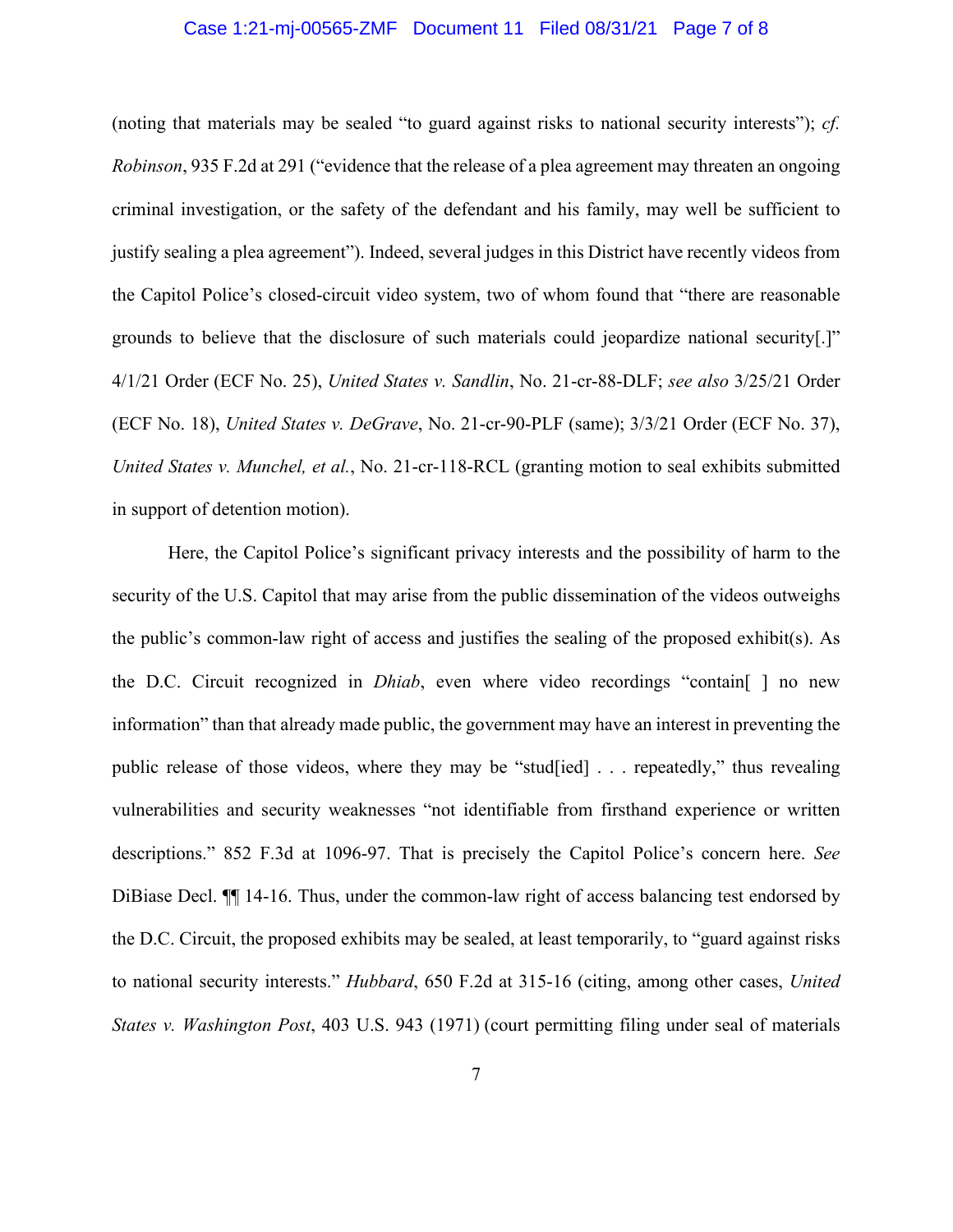claimed to affect national security)).

## **III. CONCLUSION**

For all the foregoing reasons, the government respectfully requests that the proposed video

exhibits be placed under seal until further order of the Court.

Respectfully submitted,

CHANNING D. PHILLIPS Acting United States Attorney DC Bar No. 415793

By: /s/ *Mitra Jafary-Hariri* MITRA JAFARY-HARIRI Assistant United States Attorney, Detailee MI Bar No. P74460 211 W. Fort Street, Suite 2001 Detroit, MI 48226 mitra.jafary-hariri@usdoj.gov, (313) 226-9632

Date: August 31, 2021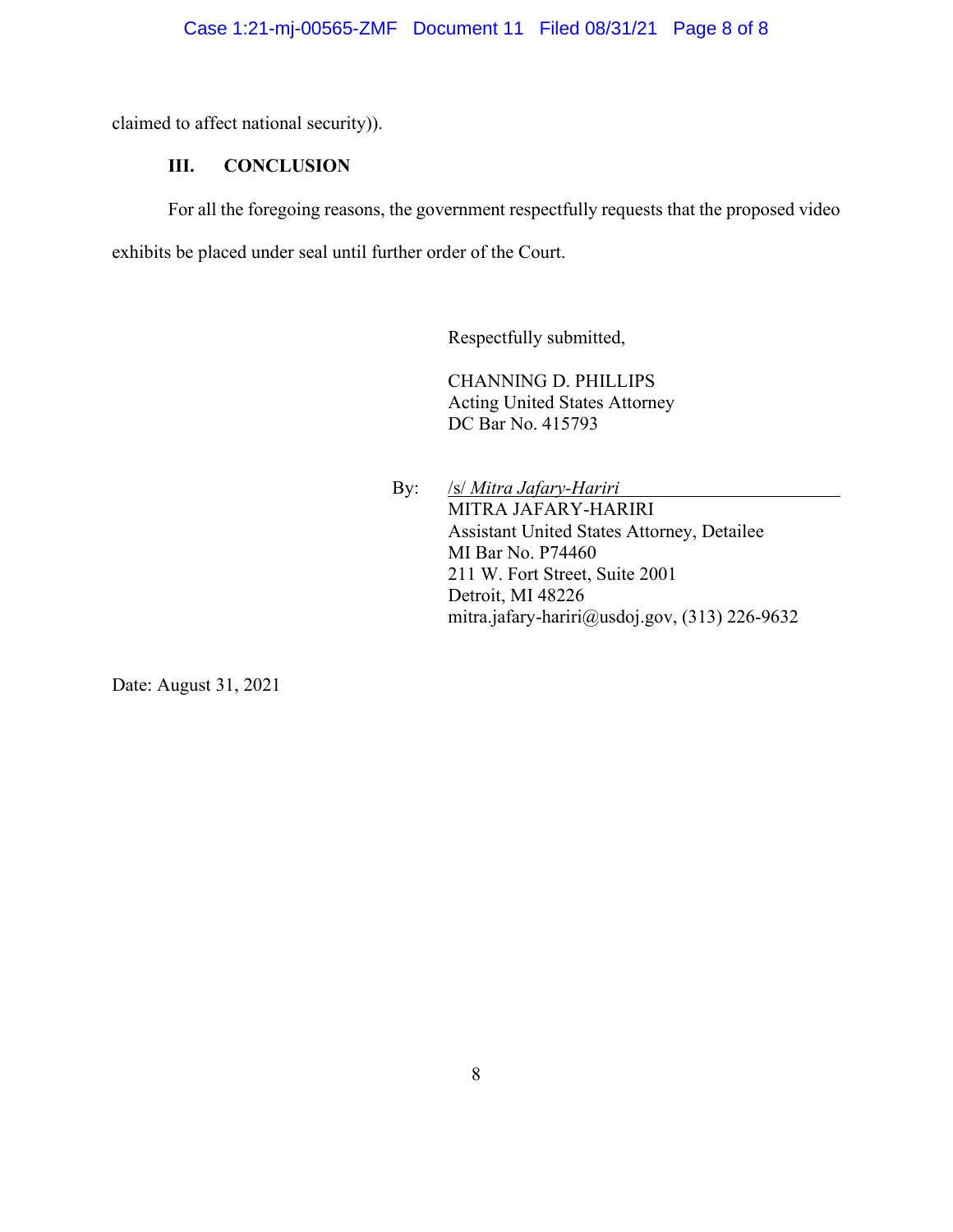### **DECLARATION OF THOMAS A. DIBIASE**

I, Thomas A. DiBiase, have personal knowledge of the following facts and will testify to them, if called to do so:

- 1. I have been the General Counsel for the United States Capitol Police ("USCP" or "Department") since August of 2020. From October 2019 to August of 2020, I served as the Acting General Counsel, and from April of 2010 to October of 2019, I served as the Deputy General Counsel. Between 1991 and 2010, I worked as a litigator at two District of Columbia law firms and served for 12 years as an Assistant United States Attorney at the United States Attorney's Office for the District of Columbia.
- 2. As part of my duties at the USCP, I have authorized the release of camera footage from the Department's extensive system of cameras on U.S. Capitol Grounds ("Grounds"). These cameras, part of a sophisticated closed circuit video (CCV) system, are resident both inside and outside the buildings including the U.S. Capitol itself and the other Congressional office buildings on the Grounds. This CCV system provides the backbone of the security for the U.S. Capitol Grounds. The CCV system is monitored by sworn police officers 24-7 in our Command Center and is relied upon to provide real time information regarding any incident occurring on the Grounds. The first step whenever an incident occurs is for the Command Center to pull up the CCV cameras closest to the incident. This enables the Department to have a real-time view of the incident and provides an additional layer of safety for our officers when responding to any incident.
- 3. Access to this CCV system is strictly limited. Because the system is a closed circuit, access to the cameras only occurs from dedicated workstations and monitors located in a handful of locations on the Grounds. Our system is not "in the cloud" and may not be monitored or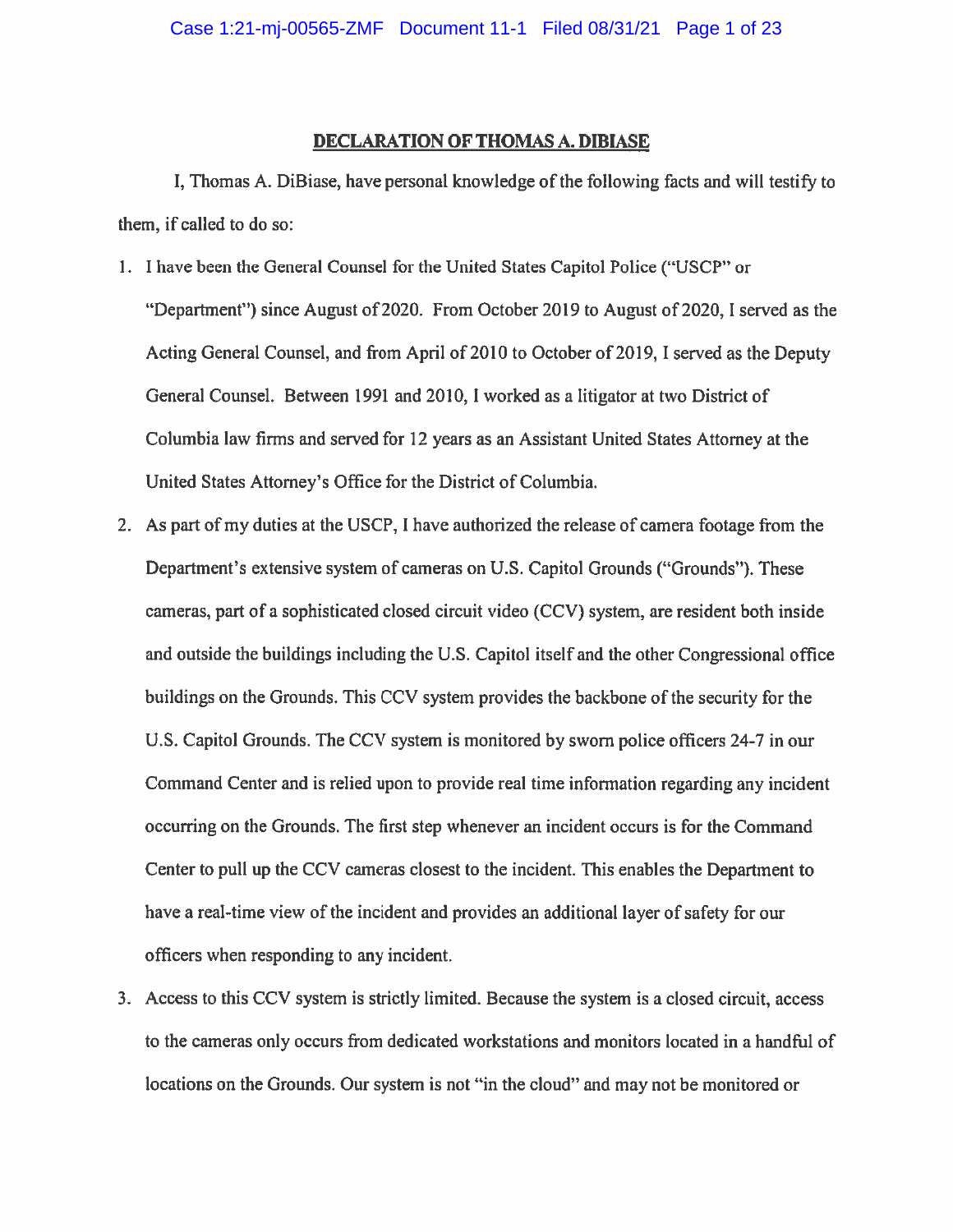### Case 1:21-mj-00565-ZMF Document 11-1 Filed 08/31/21 Page 2 of 23

hacked by anyone not connected via a dedicated workstation and monitor.

- 4. The disclosure of any footage from these cameras is strictly limited and subject to a policy that regulates the release of footage. Per Department Directive 1000.002, Retrieval of Archived Video (see Attachment 1), the release of any footage from the Department's CCV system must be approved by the Assistant Chief of Police for Operations, the Department's second highest sworn officer. The Directive notes that, "[t]he Capitol Police Board [which oversees the USCP] directed that cameras would only be used for matters related to national security and legitimate law enforcement purposes (e.g., serious crimes). The [Assistant Chief of Police for Operations] is the sole authority for the approval of any and all requests for archived video footage...." The Directive goes on to note that, "[v] ideo footage received through an approved request shall not be delivered, copied, or transmitted to anyone other than necessary parties (e.g., court, General Counsel) without approval from the [Assistant] Chief of Police for Operations]."
- 5. There is a specific Department form, a CP-411 (Attachment 2), which must be completed and signed by several officials including the Assistant Chief of Police for Operations before any camera footage can be released.
- 6. As part of my duties as General Counsel and my prior duties as the Deputy General Counsel, I have often been consulted regarding the release of camera footage. The Office of the General Counsel has consistently taken a restrictive view of releasing camera footage in cases other than serious crimes or national security. We regularly deny footage to civil plaintiffs who may have been involved in accidents on the Grounds unless they involved serious injuries or death. (Even in those cases, I have only approved an attorney or investigator coming to the USCP and viewing the footage in our offices with a USCP

 $\overline{\mathbf{c}}$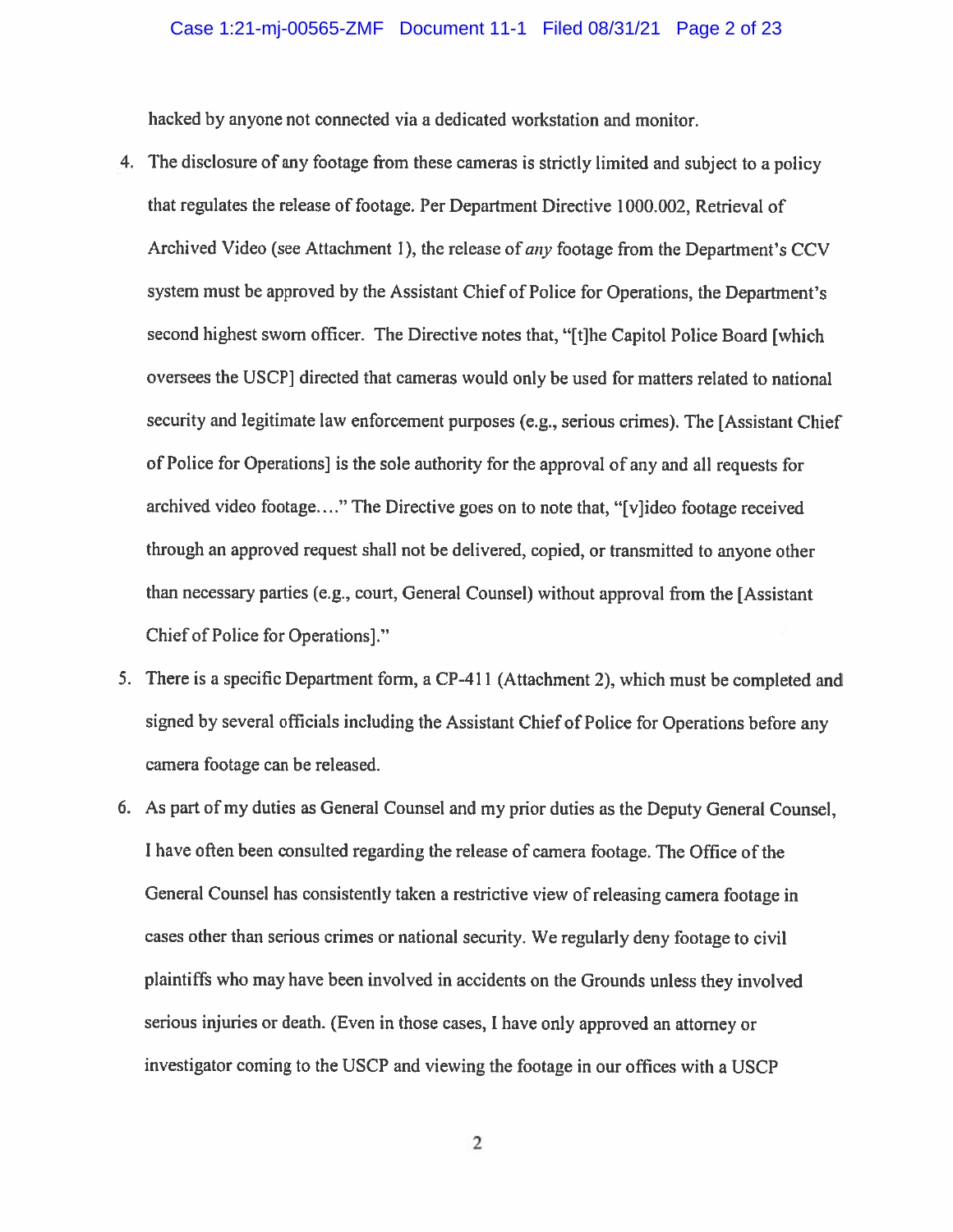employee present.) We are also often asked for camera footage related to non-USCP administrative investigations, and we generally do not provide that footage. We will, however, allow investigators from agencies with which we regularly work, such as the Architect of the Capitol, to view such footage in the presence of a USCP employee. Even a member of Congress looking to view footage of our officers' interactions with his staff had to come to our office and view the footage with our employees present.

- 7. In 2014, the USCP, with the assistance of the District of Columbia's Office of the Attorney General (OAG), litigated the release of USCP camera footage in Driving under the Influence ("DUI") cases. The Department successfully argued that any footage of a DUI defendant, including arrest footage and footage of the defendant being processed in our prisoner processing area, should be subject to a protective order. Since 2015 the Department provides any relevant DUI arrest footage to the OAG who in turn provides it to the defendant subject to a protective order. (A sample protective order in a DUI case along with a sample motion is attached as Attachments 3 and 4.) As noted in this protective order, an attorney for a DUI defendant "may only show the street video to the defendant and any investigators working on this case and shall not share street video nor show it to any other person not directly affiliated with this case...." (Attachment 3 at 1.) The order further notes that the attorney for a DUI defendant may not "reproduce, share, disseminate, nor discuss with any person not named in this Order, the depictions shown in the video; and ... must return the street video to the [OAG] after the later of a plea, trial or sentencing in the above-entitled case." Id.
- 8. As noted in the motion for these protective orders, the OAG argues that:

Here, the release of Capitol security street videos could compromise USCP's ability to protect the Capitol. The USCP's primary mission is to police the United States Capitol Buildings and Grounds, and it has the power to enforce the laws of the District of Columbia pursuant to 2 U.S.C. §1961. As part of its policing

 $\overline{3}$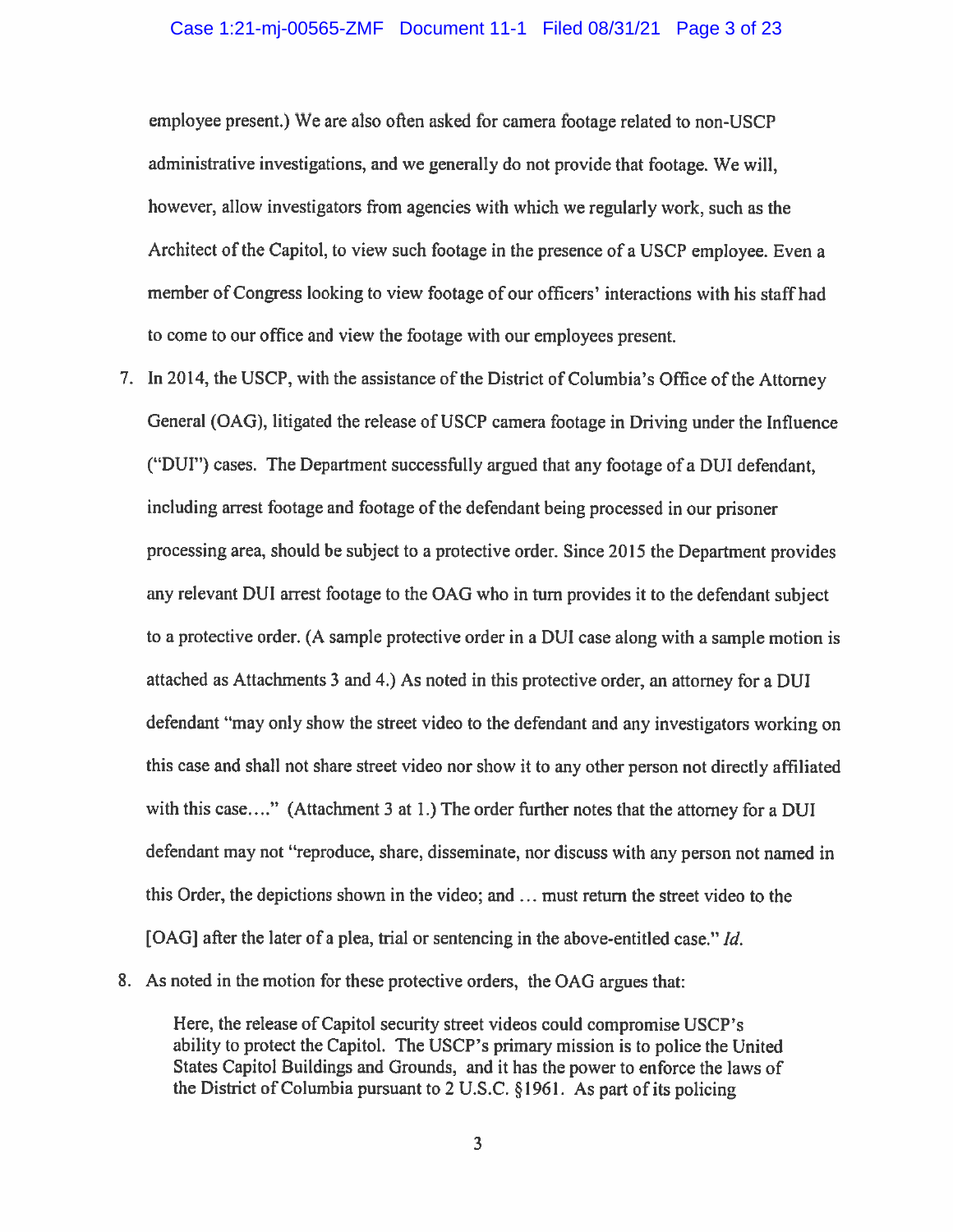responsibilities, the USCP maintains and controls a series of video surveillance cameras throughout the Capitol Grounds. The purpose of the cameras is to assist in the maintenance of national security by detecting threats to U.S. Congressmen. their staff, and constituents, deterring and preventing terrorism, and providing for the safety and security of the Capitol Buildings and Grounds. The cameras are generally not used to collect evidence in criminal matters.

(Attachment 4 at 3.)

- 9. It is my understanding that these protective orders are regularly signed by District of Columbia Superior Court judges, and the USCP has provided hundreds of videos pursuant to these orders since 2015.
- 10. I am familiar with the production of camera footage related to the attempted insurrection at the U.S. Capitol on January 6, 2021. Soon after the events of January 6, the Department knew that its footage of the riots would be essential to both the criminal prosecutions arising out of the events as well as to assist Congress and possibly other entities to understand how such a vast breach of security could occur. The Department immediately preserved all the footage from that date, starting at noon and continuing until 8:00 p.m.<sup>1</sup> This footage<sup>2</sup> was then provided to two distinct groups: Congressional entities and non-Congressional entities.
- 11. The two main Congressional entities that requested the eight hours of footage were the Senate Rules Committee ("Rules") and the Committee on House Administration ("CHA"). Rules and CHA are the primary oversight bodies of the USCP, and the Department provided the total footage from the eight-hour period to them.<sup>3</sup> In addition, in response to a request from the House of Representatives General Counsel, the Department provided numerous

<sup>&</sup>lt;sup>1</sup> Without affirmative preservation, all Department footage is automatically purged within 30 days.

<sup>&</sup>lt;sup>2</sup> The total of footage provided is over 14,000 hours.

<sup>&</sup>lt;sup>3</sup> In response to later requests from both committees, the Department provided footage from the entire 24-hour period for January 6, 2021.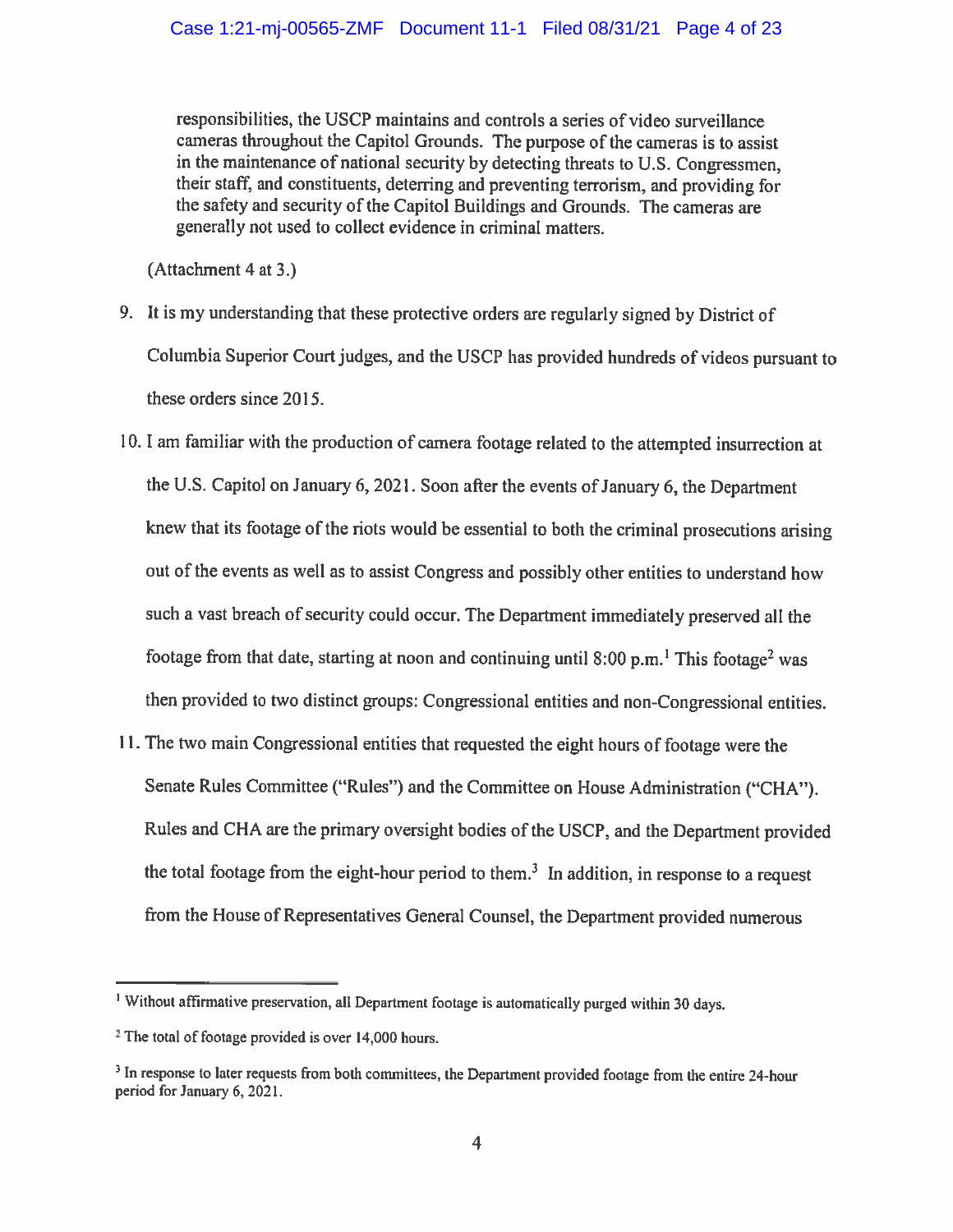### Case 1:21-mj-00565-ZMF Document 11-1 Filed 08/31/21 Page 5 of 23

clips from our footage to the House Impeachment Managers who were prosecuting the case against former President Donald J. Trump.

- 12. The Department also provided the complete footage from the eight-hour period to two non-Congressional entities, the Federal Bureau of Investigation ("FBI") and the D.C. Metropolitan Police Department ("MPD"), to assist in the investigation and prosecution of the cases arising out of the events of January 6,  $2021<sup>4</sup>$ . It is our understanding that it is this footage for which the United States now seeks a protective order. When the Department provided its CCV camera footage to the FBI and MPD, it did so subject to several restrictions. The footage was: (a) to remain in the legal control of the USCP; (b) not to be subject to the Freedom of Information Act; and (c) to be returned to the USCP at the conclusion of any investigation. These restrictions did not apply to any footage used as "evidence or discovery as part of any prosecution of any criminal offense." (Attachment 5 at 1, and Attachment 6 at 1.
- 13. The Department has not provided this footage to any other entity other than those listed above. Any public release of this footage, to the extent there has been, is not because of any authorized release by the USCP. (Note that the use of footage by the House Impeachment managers during the trial was permitted since, as a part of the Legislative Branch, the House Impeachment managers have a right to use footage from our cameras for impeachment processes similar to what would be show in a court of law.) It is important to note the wealth of publicly available footage that comes from non-USCP sources such as social media posts, footage recovered from indicted or arrested insurrectionists and footage from body worn cameras from other police departments that responded on January 6, 2021. Notably,

<sup>&</sup>lt;sup>4</sup> The Department has provided a very limited number of video clips to the U.S. Attorney's Office for the District of Columbia for an investigation related to potential January 5<sup>th</sup> incidents.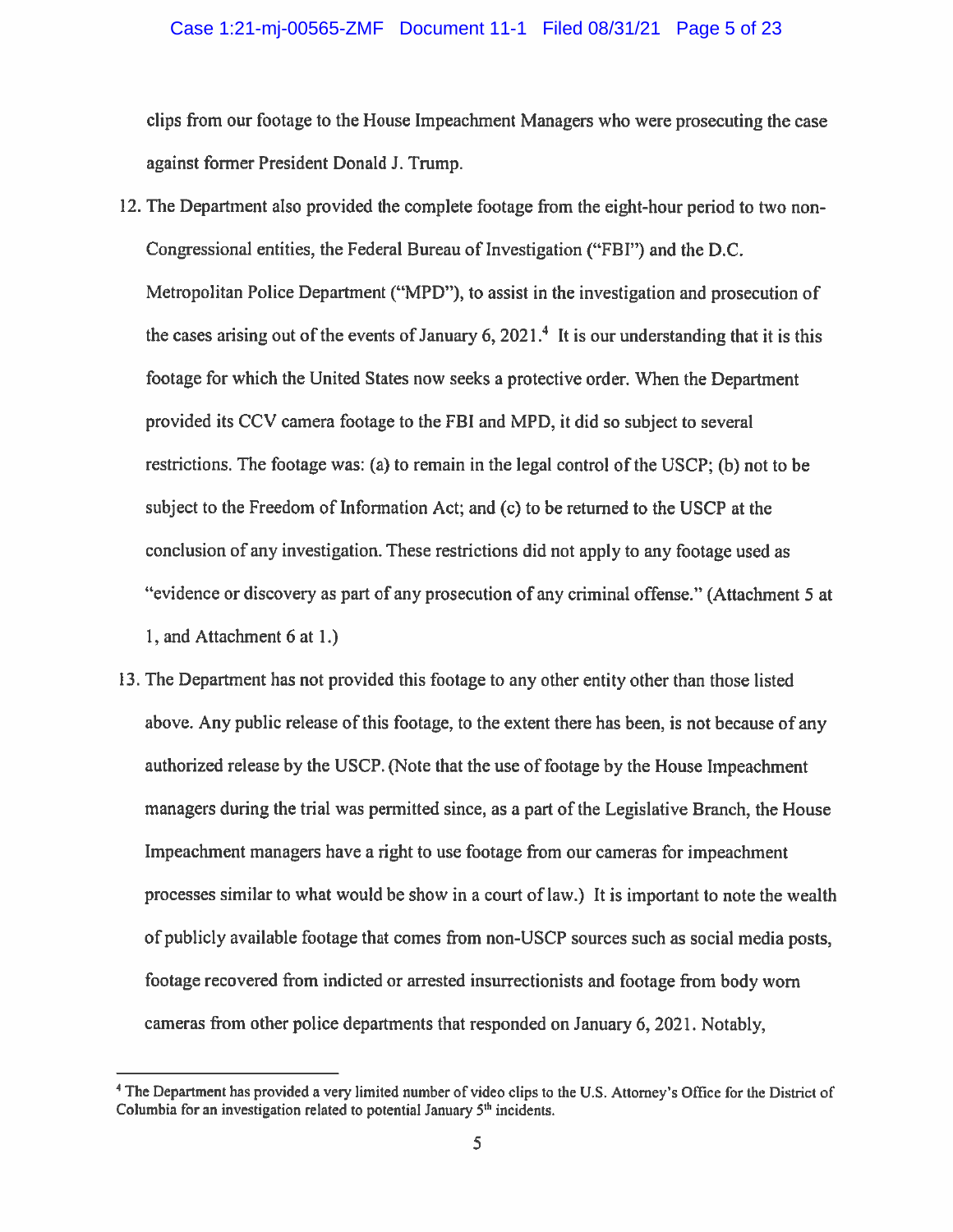### Case 1:21-mj-00565-ZMF Document 11-1 Filed 08/31/21 Page 6 of 23

published footage that contains sound is not from USCP, as our CCV system does not record sound. Further, USCP officers do not wear body cameras, and thus any published body-worn camera footage is from other police departments.

- 14. The Department has significant concerns with the release of any of its footage to defendants in the Capitol attack cases unless there are safeguards in place to prevent its copying and dissemination. The Department is aware of efforts made before January 6, 2021, by such defendants and others, to gather information regarding the interior of the U.S. Capitol, including references to the tunnels below the Grounds and maps of the building's layout. which information is generally not publically available.<sup>5</sup> Our concern is that providing unfettered access to hours of extremely sensitive information to defendants who have already shown a desire to interfere with the democratic process will result in the layout, vulnerabilities and security weaknesses of the U.S. Capitol being collected, exposed and passed on to those who might wish to attack the Capitol again.
- 15. Pursuant to 2 U.S.C. § 1979, USCP information designated as "security information" may only be released with the approval of the Capitol Police Board. Security information is defined as information that:
	- (1) is sensitive with respect to the policing, protection, physical security, intelligence, counterterrorism actions, or emergency preparedness and response relating to Congress, any statutory protectee of the Capitol Police, and the Capitol buildings and grounds; and
	- (2) is obtained by, on behalf of, or concerning the Capitol Police Board, the Capitol Police, or any incident command relating to emergency response.
- 16. At this juncture, the Department in consultation with the Capitol Police Board, has designated only a small subset, consisting of less than 17 hours of footage, as "security"

<sup>&</sup>lt;sup>5</sup> Indeed, the Architect of the Capitol treats its "blueprints" of the Capitol as "security information" under 2 U.S.C. §1979, see below.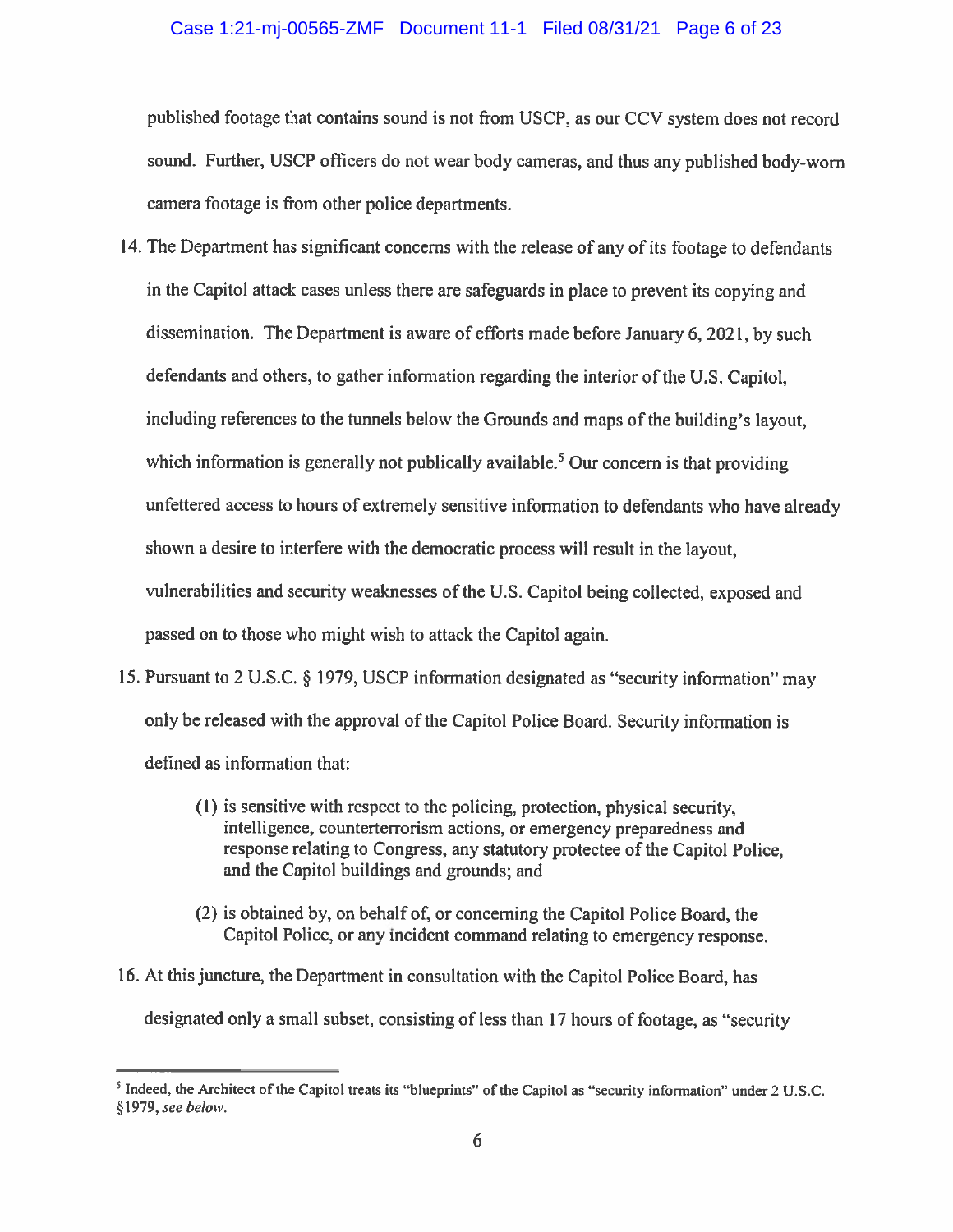### Case 1:21-mj-00565-ZMF Document 11-1 Filed 08/31/21 Page 7 of 23

information," as that footage relates to evacuation of Members from their respective chambers on January 6. In addition, the Department is concerned that defendants may be provided access to large sections of footage or even all of the footage, and would deem such information, in the aggregate, to constitute "security information" under 2 U.S.C. § 1979. The ability of the defendants to copy or disseminate such footage would provide the defendants or others to whom it is released with a clear picture of the interior of the Capitol, including entry and exit points, office locations, and the relation of the crucial chambers and offices (such as the Speaker's Office or Majority Leader's Office) to other areas of the Capitol.<sup>6</sup>

I declare under the penalty of perjury under the laws of the United States of America that the foregoing is true and correct. Executed on this  $\frac{17}{16}$  day of March 2021.

Thomas A. DiBiase

 $\delta$  The aggregating of information as creating a national security risk is known as the Mosaic Theory. See, https://en.wikipedia.org/wiki/Mosaic\_theory\_of\_intelligence\_gathering, last accessed March 2, 2021.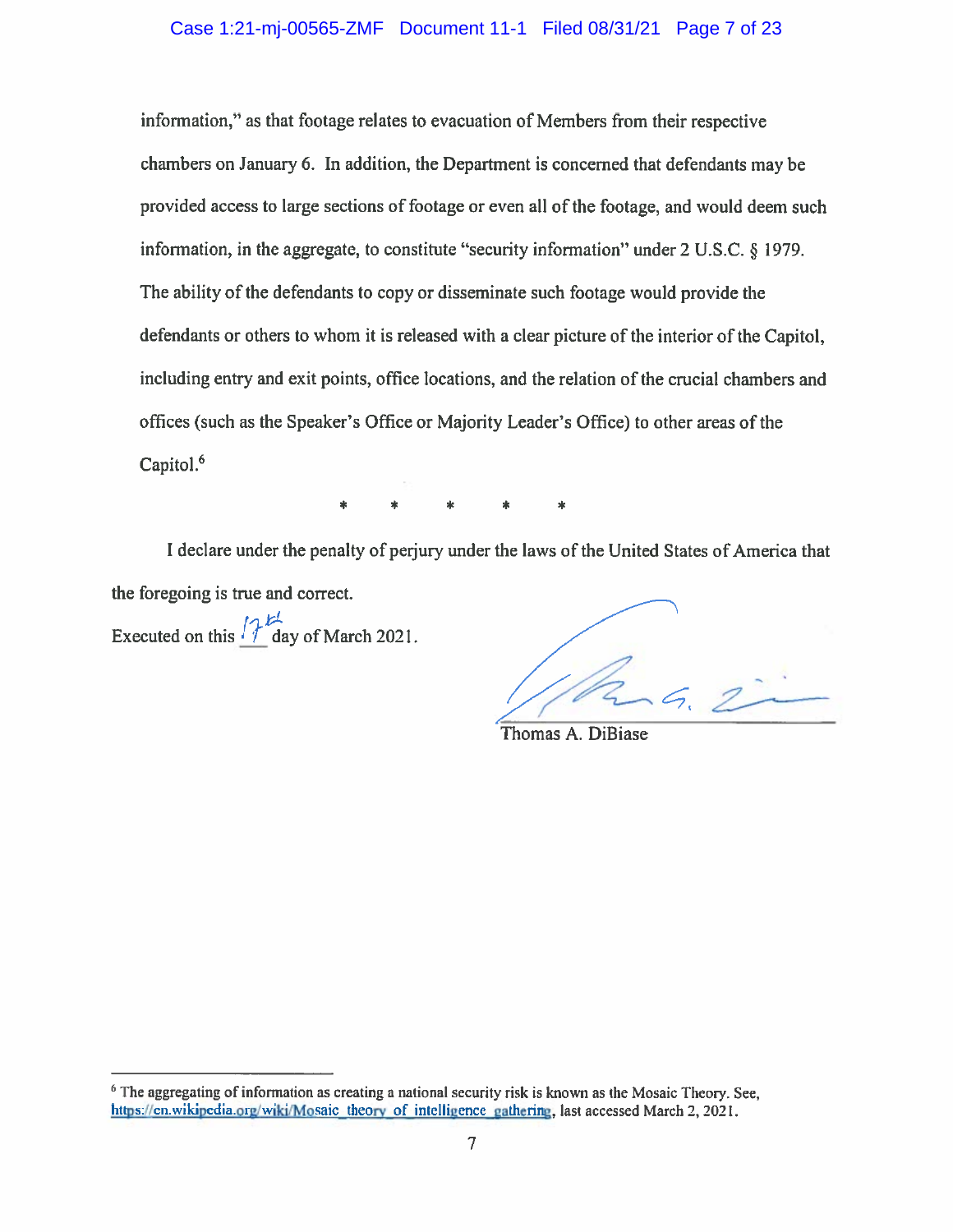

# **Directive**

Directive  $#$ **Initiating Unit: CALEA:** 

1000.002 **Security Services Bureau**  $N/A$ 

**Retrieval of Archived Video** 

**Effective Date: Review Date:** 

02/06/2015 1<sup>st</sup> February

# **Contents**

| Э  |  |
|----|--|
| 4  |  |
| 5  |  |
| 6  |  |
| 7  |  |
| 8  |  |
| Q  |  |
|    |  |
|    |  |
| 19 |  |

### **Authority and Coverage**  $13<sup>13</sup>$

- The Chief of Police is the chief executive officer of the  $14$
- United States Capitol Police (USCP) and is 15
- responsible for the day-to-day operation and 16
- administration of the USCP. 17

This policy may be revised at the discretion of the 18

Chief of Police, consistent with applicable law, rule, 19

and regulation. 20

# Definition(s)  $\overline{21}$

- **CP-411 Request for Copy/Review of Video**  $22\,$
- Recordings. A form created by the USCP to 23
- document and control the request and dissemination 24
- or archived video footage. 25

### **General Policy** 26

- The Department must maintain appropriate internal 27
- 28 controls on the use and duplication of archived video
- footage to ensure the chain of custody for all copied 29
- video footage. In support of national security and 30
- legitimate law enforcement purposes, the Department  $31$
- adjudicates any and all requests for recorded security 32
- 33 camera video footage to include the dissemination of footage through established channels. Prescribed law 34 enforcement purposes for the CP-411 include: 35 required for court, subpoena, Office of Professional 36
- Responsibility (OPR), or training, but may include any 37
- authorized investigation. This policy will identify the 38
- parties that are able to request video (USCP sworn 39
- officials or their civilian equivalent) and the role of the 40
- Security Services Bureau (SSB) and Chief of 41
- 42. Operations (COO) in assuring that any request for
- disseminating archived video follows an appropriate 43
- 44 business purpose.
- The USCP was tasked by its statutory oversight 45
- committees to expand the video retrieval capabilities of 46
- the Capitol Complex. The design, installation, and 47
- maintenance of this system are delegated to the SSB. 48
- The Capitol Police Board directed that cameras would 49
- only be used for matters related to national security 50
- and legitimate law enforcement purposes (e.g., serious 51
- crimes). The COO is the sole authority for the approval 52
- of any and all requests for archived video footage, with 53
- the exception of the Office of the Inspector General 54
- (OIG) which has the ability to duplicate archived video 55
- footage for its own investigations. 56
- In addition, this policy identifies the expectations for 57
- accessing and using video footage. This policy does 58
- not apply to the use of video as an operational aid 59
- 60 (e.g., supporting the USCP Command Center
- Operations during an incident). Instead, this policy is 61
- intended to safeguard against the transfer of archival 62
- video for non-operational activities (e.g., as an aid to 63
- officers in filing reports). Video footage received 64
- through an approved request should not be delivered. 65
- copied, or transmitted to anyone other than necessary 66
- parties (e.g., court, General Counsel) without approval 67
- from the COO. 68
	-
- The USCP, through SSB, maintains a sophisticated 69
- 70 closed circuit television system (CCTV) system that
- includes cameras strategically placed throughout the 71.
- 72 Capitol Complex to provide situational awareness to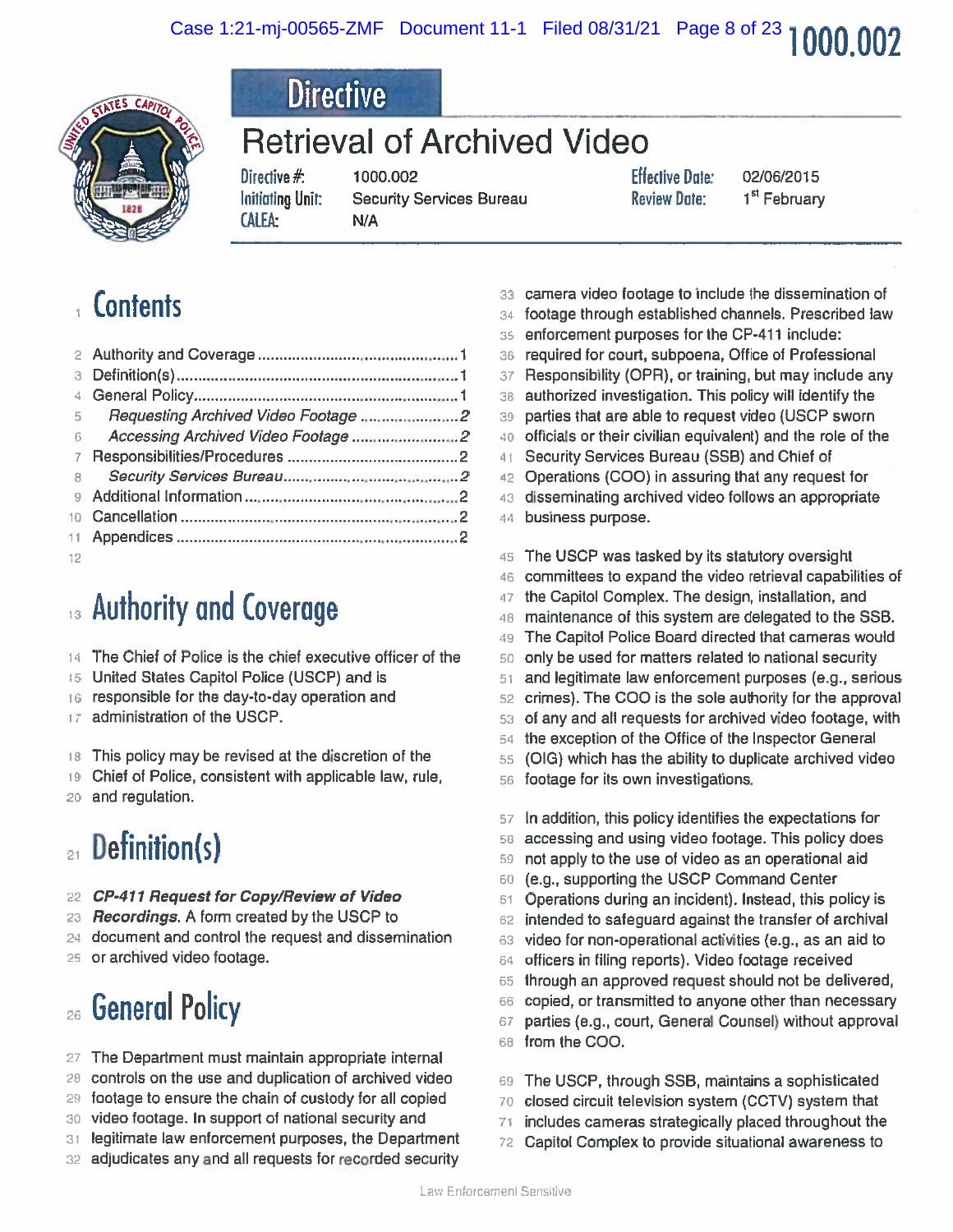- Ť. USCP personnel, supporting national security, and
- legitimate law enforcement purposes.  $\overline{c}$
- **Requesting Archived Video Footage** 3
- The CP-411 must be routed through the chain of  $\overline{4}$
- command and ultimately approved by the COO. A 5
- requesting official must also have signed the signature 6
- sheet acknowledging they have received and reviewed  $\overline{7}$
- this policy and relevant standard operating R.
- procedures. Requests for archived video footage via 9
- the CP-411 must be made at least at the level of 10
- Sergeant (or their civilian equivalent) and should be 11
- reviewed and approved by the relevant Deputy Chief  $12$
- (or civilian equivalent) before it is sent to the Office of 13
- the COO for official approval. The COO will forward 14
- the request to the SSB upon approval. 15

#### **Accessing Archived Video Footage** 16

- Workstations, as well as the requisite access 17
- privileges for access to archived video footage from 18
- the Video Management System (VMS), are issued by 19
- the SSB to officials (mostly at the rank of Captain and 20
- above) in the Operational Bureaus, In addition, the 21
- SSB provides access privileges to any individual in 22
- organizations that frequently require video footage for 23
- operational purposes, including the USCP Command 24
- 25 Center, Communications, the Criminal Investigations Section, OGC, OPR, OIG, and SSB. Archived video 26
- can be used for operational activities, including 27
- supporting Command Center Operations during an 28
- incident or supporting USCP investigation. USCP 29
- personnel should not use or reference archived video 30
- in their reports which are used in court proceedings  $31$
- unless they have written approval from the COO. 32
- Retrieving, using, or duplicating archived video footage 33
- in cases not related to national security or significant  $34$
- law enforcement operations (e.g., traffic stops, 35
- accident reporting), could expose the location of our 36
- CCTV cameras or identify our surveillance tactics. This 37
- presents a threat to national security, as making this 38
- information public could be utilized by a potential 39 adversary. 40
- Video footage should be used only in the prescribed  $41$ manner documented in the CP-411 within the strict 42 controls outlined in this policy. If the reason for a 43 request or usage of the video footage changes, 44 another CP-411 form should be completed and 45
- provided through the proper chain of command to 46
- amend the initial CP-411. 47

# Responsibilities/Procedures

#### **Security Services Bureau** 49

- SSB is responsible for the following: 50
- Process an approved request and schedule a time 51 1.
- for the requesting official to pick-up the video 52
- 53 footage. Only the requesting official or an alternate
- designated in writing by the requesting official may 54
- pick up the video. 55
- Assign a request tracking number to ensure 56 2. accountability and proper internal controls and 57 SB record all video requests and custody transfers with the assigned tracking number in an approved 59 location. Any changes to the original request will 60 require a new CP-411. 61
- Stores video footage for 30 days per system 62  $3.$ capabilities. Officials should be aware that system 63 maintenance or malfunctions may make video 64 unavailable prior to the 30 days. For this reason, 65 video retrieval requests should be made promptly. 66 SSB will maintain an archive of any approved 67
- video footage requests. 68

# **Additional Information**

- 70 Retrieval, use, or duplication of archived video footage
- would not be in compliance with the intent of Congress 71.
- 72 when it established the VMS.

# <sub>23</sub> Cancellation

74 None.

# <sub>75</sub> Appendices

- 76 None.
- 77 78



**Kim C. Dine Chief of Police**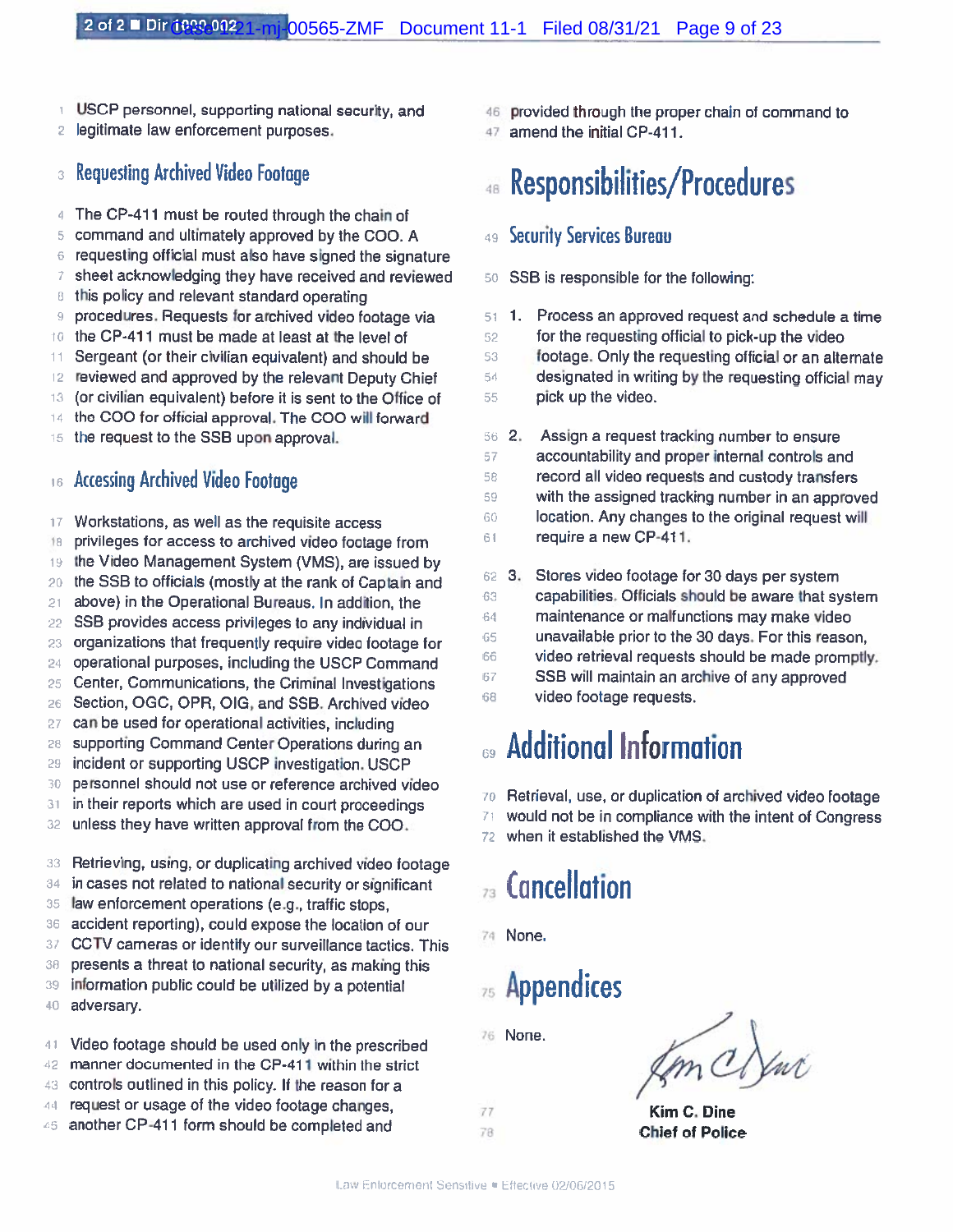

REQUEST FOR VIDEO RECORDINGS

(Please Type or Print Legibly)

| TO BE COMPLETED BY REQUESTING EMPLOYEE                                                                                                      |                                                                                                               |                       |                 |                                  |                 |
|---------------------------------------------------------------------------------------------------------------------------------------------|---------------------------------------------------------------------------------------------------------------|-----------------------|-----------------|----------------------------------|-----------------|
| $\Box$ CD/DVD<br>1. TYPE OF RECORDING<br><b>Q REVIEW</b><br>□ PHOTO/SNAPSHOT                                                                |                                                                                                               |                       |                 |                                  |                 |
| 2. REASON FOR REQUEST                                                                                                                       | <b>Q SUBPOENA</b><br><b>O TRAINING</b><br><b>Q COURT</b><br>$\Box$ OPR<br>$\Box$ OGC/OEC<br>□ OTHER (explain) |                       |                 |                                  |                 |
| 3. REQUEST DATE                                                                                                                             |                                                                                                               | <b>4. DATE NEEDED</b> |                 |                                  |                 |
| <b>4. TYPE OF EVENT</b>                                                                                                                     | <b>5. EVENT DATE AND</b><br><b>TIME</b>                                                                       |                       |                 | <b>6. LOCATION OF EVENT</b>      | 7. CAMERAS      |
| 8. VIDEO START DATE                                                                                                                         |                                                                                                               |                       |                 | <b>10. VIDEO END DATE</b>        |                 |
| 9. VIDEO START TIME                                                                                                                         |                                                                                                               |                       |                 | 11. VIDEO END TIME               |                 |
| <b>12. CFN</b>                                                                                                                              |                                                                                                               | <b>13. CCN</b>        |                 |                                  |                 |
| 14. NAME AND UNIT OF OFFICER(S) INVOLVED                                                                                                    |                                                                                                               |                       |                 | <b>15. UNIT</b>                  |                 |
| <b>16. REQUESTING OFFICIAL</b>                                                                                                              |                                                                                                               |                       | <b>17. UNIT</b> |                                  |                 |
| <b>18. OFFICE PHONE</b>                                                                                                                     |                                                                                                               |                       | 19. CELL PHONE  |                                  |                 |
| 20. DESIGNATED ALTERNATE (PICK-UP)                                                                                                          |                                                                                                               |                       | <b>21. UNIT</b> |                                  |                 |
|                                                                                                                                             |                                                                                                               |                       |                 |                                  |                 |
| 22. OFFICE PHONE                                                                                                                            | 23. CELL PHONE                                                                                                |                       |                 |                                  |                 |
|                                                                                                                                             | <b>CHIEF OF OPERATIONS APPROVAL</b>                                                                           |                       |                 |                                  |                 |
| <b>24. SIGNATURE</b>                                                                                                                        |                                                                                                               | 25. PRINTED NAME      |                 |                                  | <b>26. DATE</b> |
|                                                                                                                                             |                                                                                                               |                       |                 |                                  |                 |
|                                                                                                                                             | TO BE COMPLETED BY SYSTEM OPERATIONS SECTION (SOS)                                                            |                       |                 |                                  |                 |
| 27. SIGNATURE                                                                                                                               | 28. PRINTED NAME                                                                                              |                       |                 |                                  |                 |
|                                                                                                                                             |                                                                                                               |                       |                 |                                  |                 |
| 29. VIDEO REQUEST TRACKING NUMBER                                                                                                           | <b>30. DATE COMPLETED</b>                                                                                     |                       |                 |                                  |                 |
|                                                                                                                                             |                                                                                                               |                       |                 |                                  |                 |
|                                                                                                                                             | TO BE COMPLETED BY EMPLOYEE RECEIVING VIDEO                                                                   |                       |                 |                                  |                 |
| WARNING: UNAUTHORIZED USE, DUPLICATION OR DISSEMINATION OF INFORMATION CONTAINED<br>ON THIS CD/DVD MAY RESULT IN APPROPRIATE ADVERSE ACTION |                                                                                                               |                       |                 |                                  |                 |
| <b>31. EMPLOYEE SIGNATURE</b>                                                                                                               |                                                                                                               |                       |                 | <b>32. EMPLOYEE PRINTED NAME</b> | <b>33. DATE</b> |
|                                                                                                                                             |                                                                                                               |                       |                 |                                  |                 |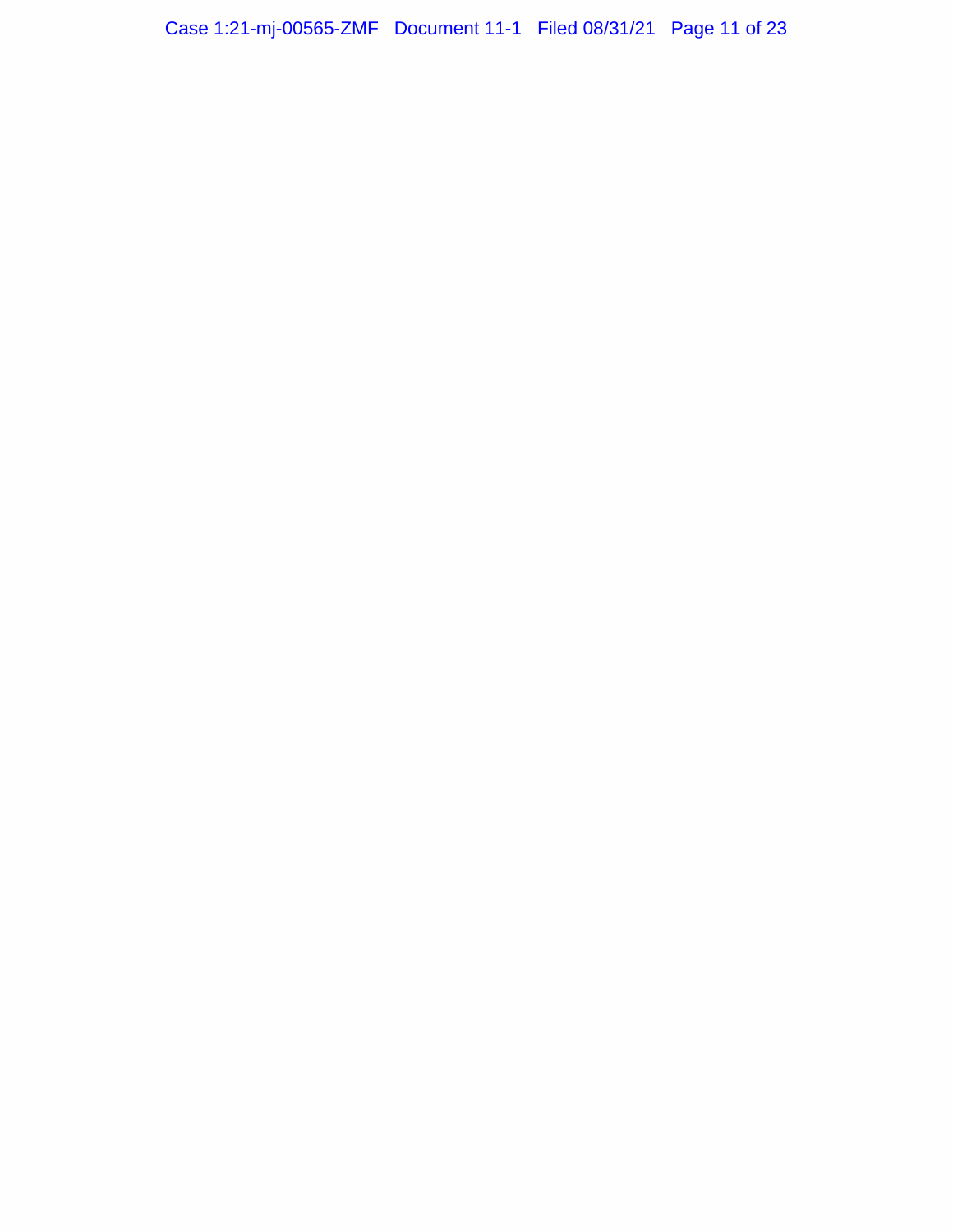### **SUPERIOR COURT OF THE DISTRICT OF COLUMBIA CRIMINAL DIVISION**

| DISTRICT OF COLUMBIA |   |                                     |
|----------------------|---|-------------------------------------|
|                      |   | Docket No.: 2018 CTF 017464         |
| v.                   |   | <b>Court Date: January 22, 2019</b> |
|                      |   | <b>Courtroom 116</b>                |
|                      | : |                                     |
| <b>RICKY WISEMAN</b> |   |                                     |
|                      |   |                                     |

### PROTECTIVE ORDER CONCERNING THE DISCLOSURE AND USE OF UNITED **STATES CAPITOL POLICE SURVEILLANCE VIDEO**

It is this day of 201, hereby

ORDERED that Bryan Brown, attorney for the defendant be permitted to obtain a copy of the street video; and it is

FURTHER ORDERED that Bryan Brown may show the street video in court as necessary to litigate this matter and the video shall not be used for any other case or purpose; and it is

FURTHER ORDERED that Bryan Brown may only show the street video to the defendant and any investigators working on this case and shall not share the street video nor show it to any other person not directly affiliated with this case; and it is

FURTHER ORDERED that neither Bryan Brown, his investigators, nor the defendant are to reproduce, share, disseminate, nor discuss with any person not named in this Order, the depictions shown in the street video; and it is

FURTHER ORDERED that Bryan Brown must return the street video to the Office of the Attorney General after the later of a plea, trial or sentencing in the above-entitled case.

Honorable Judge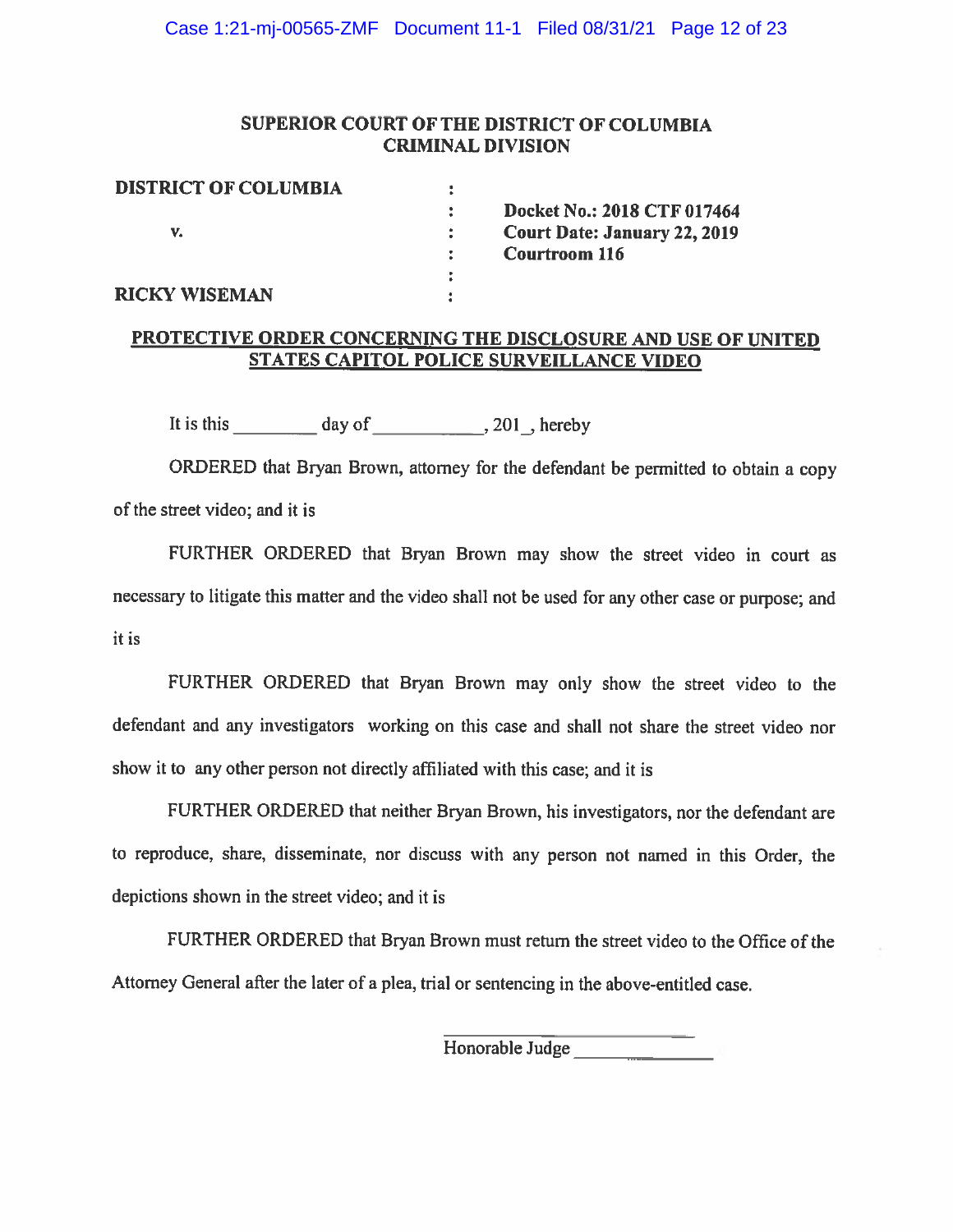## **CERTIFICATE OF SERVICE**

I hereby certify that on this \_26th\_ day of December, 2018, a true copy of the foregoing District of Columbia's Motion for Protective Order Concerning the Disclosure and Use of United States Capitol Police Street Video was sent electronically to Bryan Brown, counsel for the defendant.

Josha D Koysoft

**JOSHUA KARPOFF Assistant Attorney General**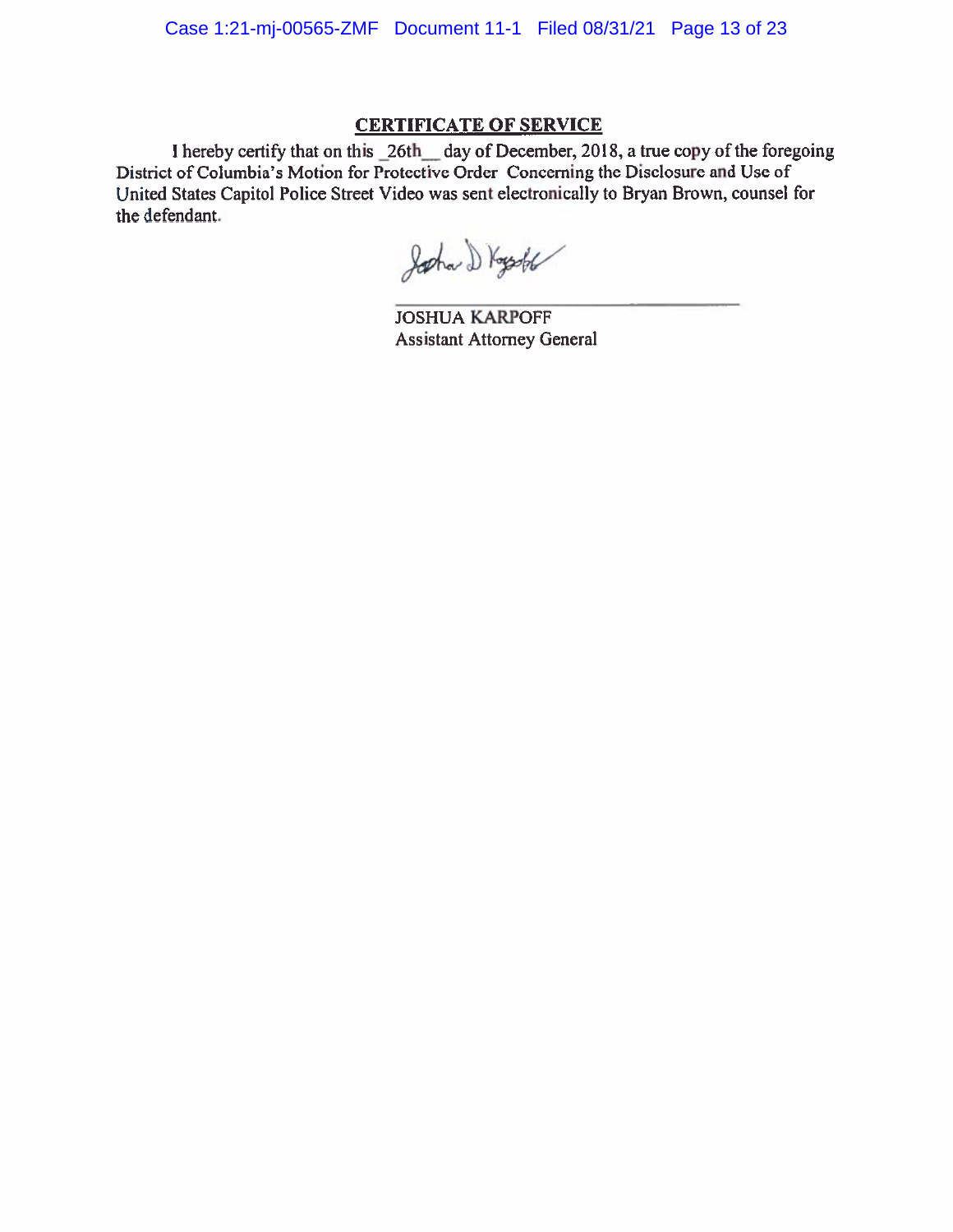### **SUPERIOR COURT OF THE DISTRICT OF COLUMBIA CRIMINAL DIVISION**

| <b>DISTRICT OF COLUMBIA</b> |                                     |
|-----------------------------|-------------------------------------|
|                             | Docket No.: 2018 CTF 017464         |
|                             | <b>Court Date: January 22, 2019</b> |
|                             | Courtroom 116                       |
|                             |                                     |
| <b>RICKY WISEMAN</b>        |                                     |

### DISTRICT OF COLUMBIA'S MOTION FOR PROTECTIVE ORDER CONCERNING THE DISCLOSURE AND USE OF UNITED STATES CAPITOL POLICE STREET **VIDEO**

The District of Columbia ("District"), by and through its attorney, the Office of the Attorney General, hereby moves for a protective order concerning the disclosure and use of United States Capitol Police ("USCP") street video. In support of its motion, the District makes the following representations:

### PROCEDURAL BACKGROUND

On November 28, 2018, the defendant was charged with Driving Under the Influence ("DUI"), in violation of D.C. Code § 50-2206.11(2014 Repl.), and Operating a Vehicle While Impaired ("OWI"), in violation of D.C. Code § 50-2206.14 (2014 Repl.). The case is set for status on January 22, 2019. On December 26, 2018, undersigned counsel received a copy of street video footage related to this case. For national security reasons, as indicated below, the District now files its motion for a protective order.

### **STATEMENT OF FACTS**

On November 1, 2018, at approximately 11:01 p.m., Ricky Wiseman ("defendant") was arrested for impaired driving after he was observed exiting the C-Street garage of the U.S. House of Representatives Cannon building, located at 25 Independence Avenue, S.E., Washington, D.C.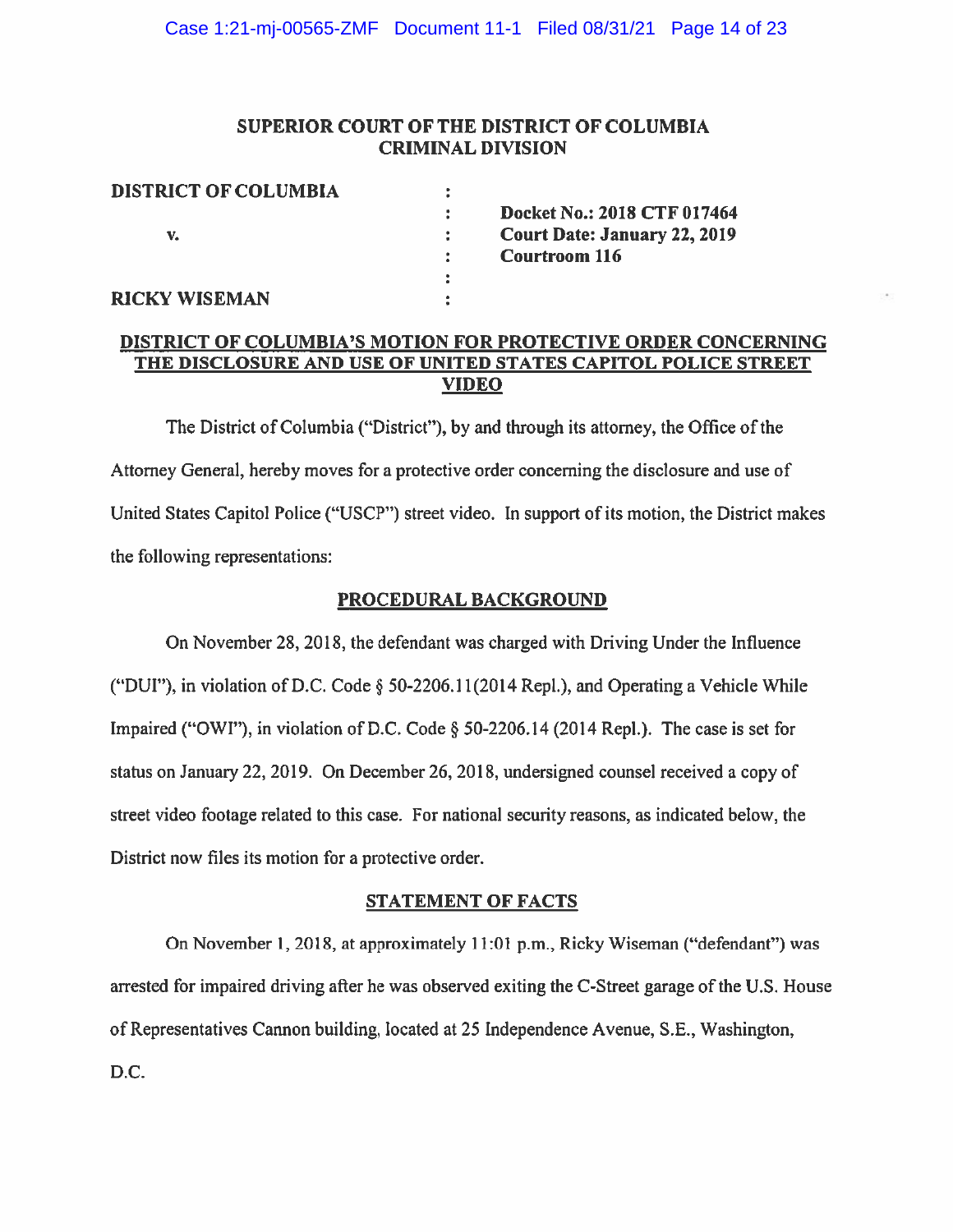#### **ARGUMENT**

### THE COURT HAS DISCRETION TO ISSUE THE PROTECTIVE ORDER IN THIS CASE.

The Court has discretion to issue the protective order given the parameters the government requests. See, e.g., Douglas Oil Co. v. Petrol Stops Northwest, 441 U.S. 211, 219 (1979) (recognizing the need to protect confidential sources in criminal investigations); Black  $\nu$ . Sheraton Corp. of America, 184 U.S. App. D.C. 46, 60-61, 564 F.2d 531, 545-46 (1977) (same). Courts also have recognized the importance of protecting investigative techniques. Id. at 60-61, 564 F.2d at 545-46. Harris v. United States, 594 A.2d 546, 548-49 (D.C. 1991) is instructive. In *Harris*, the Court issued a protective order to defense counsel prohibiting him from sharing a video-taped statement with the defendant, but allowed defense to speak to the defendant regarding the substance of the information. *Id*. The Court held that "[a] restriction on defense counsel that prevents him from revealing what is possibly *Jencks* material does not materially interfere with counsel's duty to advise a defendant on trial-related matters." Id, 594 A.2d at 549, citing State v. Schaeffer, 217 Neb. 4, 6, 346 N.W.2d 701, 703 (1984) ("It is difficult to equate denial of the right to speak to a client with a prohibition against disclosure of the contents of a nonrelevant document..."). Furthermore, the Court found that this restriction was reasonable. It went on to hold that "the trial court imposed the temporary restriction on defense counsel to allow him the opportunity to review the tape before the trial court ruled on the government's request for a protective order. The trial court's procedure enabled counsel to argue the next day against the issuance of a protective order." Id, 594 A.2d at 549, relying on United States  $v_i$ *Eniola*, 282 U.S.App.D.C. 176, 181, 893 F.2d 383, 388 (1990) ("The essence of the sixth amendment threshold is whether defense counsel has demonstrated that the [argued] defense has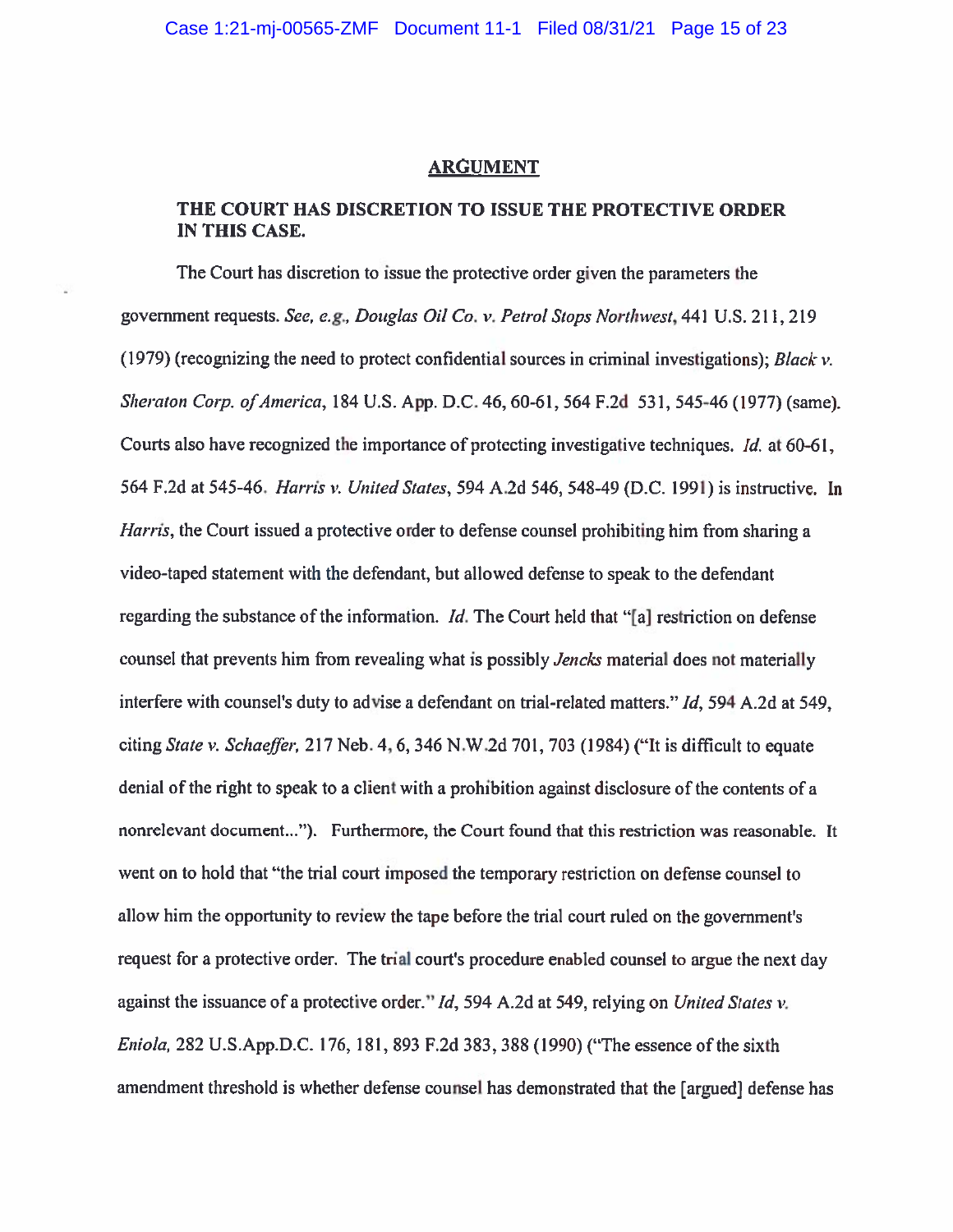### Case 1:21-mj-00565-ZMF Document 11-1 Filed 08/31/21 Page 16 of 23

legitimate potential such that [defense counsel] is entitled freely to discuss the strategies with his client for attempting to prove the defense.").

Here, the release of Capitol security street videos could compromise USCP's ability to protect the Capitol. The USCP's primary mission is to police the United States Capitol Buildings and Grounds,<sup>1</sup> and it has the power to enforce the laws of the District of Columbia pursuant to 2 U.S.C. §1961. As part of its policing responsibilities, the USCP maintains and controls a series of video surveillance cameras throughout the Capitol Grounds. The purpose of the cameras is to assist in the maintenance of national security by detecting threats to U.S. Congressmen, their staff, and constituents, deterring and preventing terrorism, and providing for the safety and security of the Capitol Buildings and Grounds. The cameras are generally not used to collect evidence in criminal matters.

The release of security information by USCP is governed by  $2$  U.S.C.  $\S$  1979 (b):

Notwithstanding any other provision of law, any security information in the possession of the Capitol Police may be released by the Capitol Police to another entity, including an individual, only if the Capitol Police Board determine in consultation with other appropriate law enforcement officials, experts in security preparedness, and appropriate committees of Congress, that the release of security information will not compromise the security and safety of the Capitol buildings and grounds or any individual whose protection and safety is under the jurisdiction of the Capitol Police.

"Security information" is defined as any information that is "sensitive with respect to the policing, protection, physical security, intelligence, counterterrorism actions, or emergency preparedness and response relating to Congress ... and the Capitol building and grounds" which is obtained by the Capitol Police.  $2 \text{ U.S.C.}$  § 1979 (a). The locations and capabilities of the

<sup>&</sup>lt;sup>1</sup> The streets and physical locations included in USCP's jurisdiction are outlined in 2 U.S.C.  $\S$  $1967(b)$ .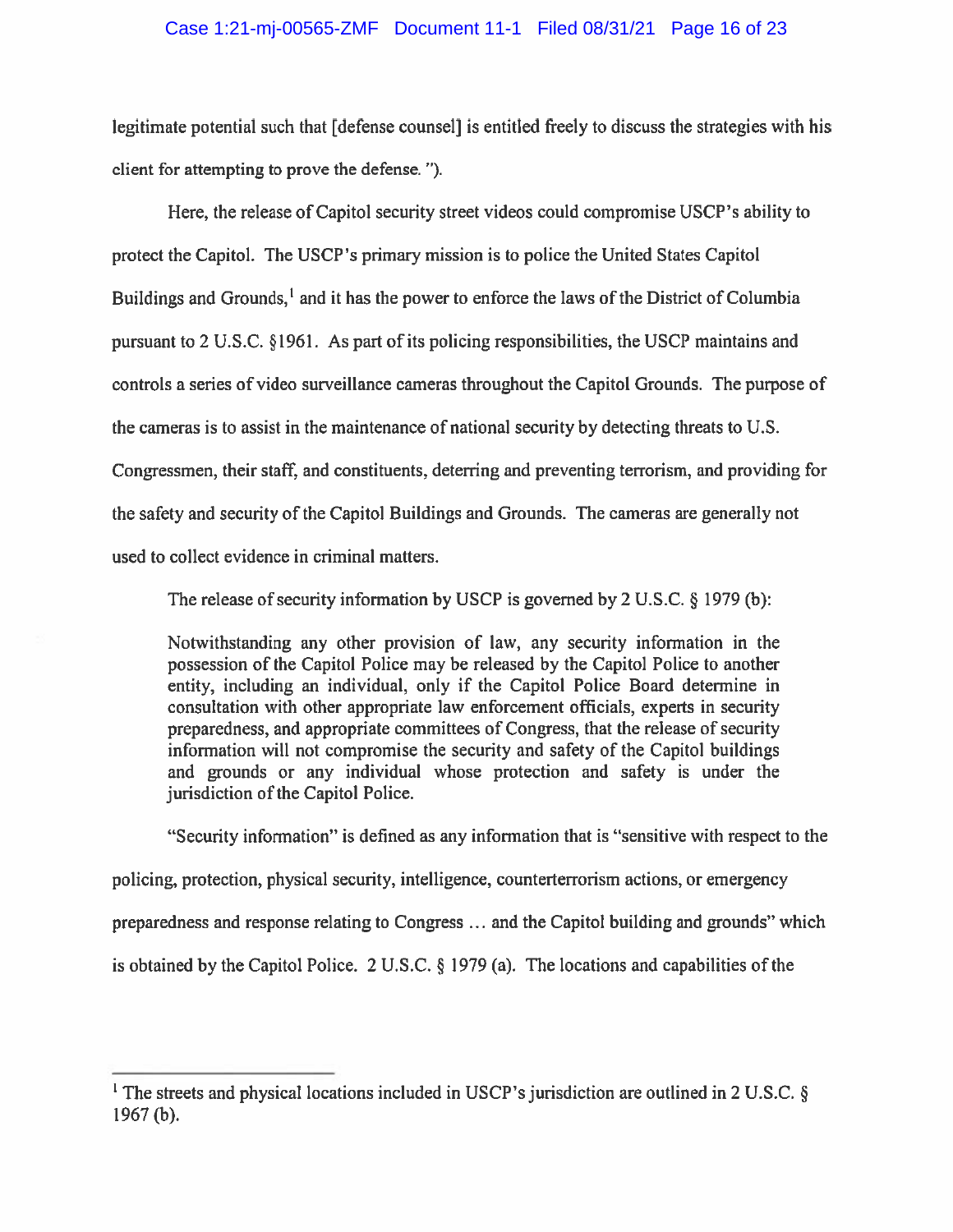### Case 1:21-mj-00565-ZMF Document 11-1 Filed 08/31/21 Page 17 of 23

street cameras fall under this definition of security information, as this information directly concerns the policing and protection of the Capitol grounds.

Revealing the locations and capabilities of these cameras could ieopardize USCP's mission to protect the Capitol grounds. The dissemination of information concerning the location and technical capabilities, including the ability to focus, pan, and zoom on a moving or stationary object, as well as information about the image quality will aid people who are intent on finding weaknesses in the United States' ability to protect the Capitol buildings, grounds, and individuals whose protection and safety is under the jurisdiction of the Capitol Police. In the past year the District has prosecuted hundreds of impaired driving cases brought by Capitol Police. Even assuming that many of these arrests were not caught on video and that some of the arrests occurred at the same locations, the systematic release of all of these Capitol security videos in the future would compromise the ability of USCP to protect the Capitol.

The District acknowledges that pursuant to its duty under Super Ct. Crim. R. P. 16, street video obtained by USCP may be discoverable. In Howard v. United States, 656 A.2d 1106, 1111 (D.C. 1995), the Court also allowed reasonable issuance of a protective order. The Court held

Before trial, the prosecutor, out of concern for his obligations under *Brady v*. Maryland, 373 U.S. 83, 10 L. Ed. 2d 215, 83 S. Ct. 1194 (1963), informed the court and defense counsel that Derrick Ross was a suspect in an unrelated armed robbery, although there was no basis for believing that Ross was aware he was under suspicion. The court ruled that this information was too attenuated to fall within the demands of *Brady*. The court issued a protective order prohibiting defense counsel from discussing this information with appellant Howard and from using it as a basis for cross-examining Ross. On appeal, Howard contends that this protective order violated his Sixth Amendment right to counsel, as well as his rights under the Confrontation Clause. We find no abuse of discretion in the court's issuance of this protective order.

Howard, 656 A.2d 1106, at 1111 relying on United States v. Anderson, 509 F.2d 724, 730 (9th Cir. 1975) ("the district court can and should, when appropriate, place defense counsel under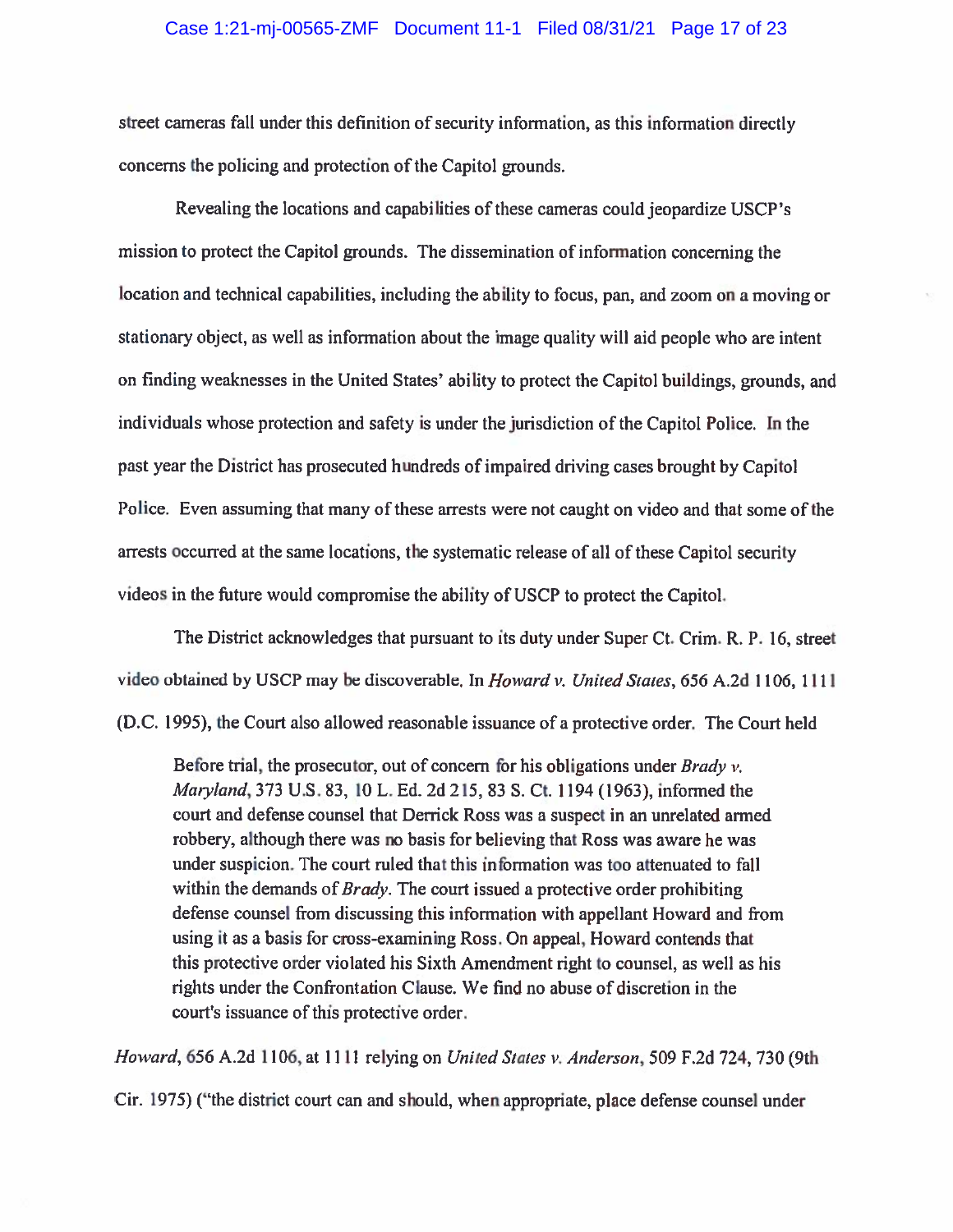### Case 1:21-mj-00565-ZMF Document 11-1 Filed 08/31/21 Page 18 of 23

enforceable orders against unwarranted disclosure of the evidence that he has heard."). The government seeks to impose a similar reasonable restriction in this case. Preventing the defense from sharing the locations of these cameras does not interfere with the defendant's rights to confer with counsel or assist with his defense.

The Court should balance the public safety interest of protecting our elected officials with the defendant's right to prepare his defense by issuing a protective order that permits the defendant to prepare for trial and litigate the case but which limits the defendant, and his counsel, from reproducing the videos or using them for any reason not directly related to the litigation of this matter. Thus, the District respectfully asks this Court to issue a protective order pursuant to Super Ct. Crim. R. P. 16 (d), which would control the disclosure and use of the street camera video by the defendant and defense counsel.

A protective order is required in this case because the release of USCP security street videos could compromise USCP's ability to protect the Capitol. Therefore, the government requests that the Court order that when the defendant obtains a copy of the street video, he shall not use this video for any other case or purpose and that his defense counsel shall only be allowed to show the video to the defendant and any investigators working on the case. The government also requests that the Court order that neither defense counsel, his investigators, nor the defendant are to reproduce, share, disseminate, nor discuss with any person not named by the Court in the requested protective order, the depictions shown in the street video. This order should include that all shall be identified to the government and they shall sign a protective order to be prepared by the government which precludes the dissemination to any other person of the disclosed information; "disclosed information" includes any later acquired information derived from the initial disclosure. Finally, the government requests that the Court order that defense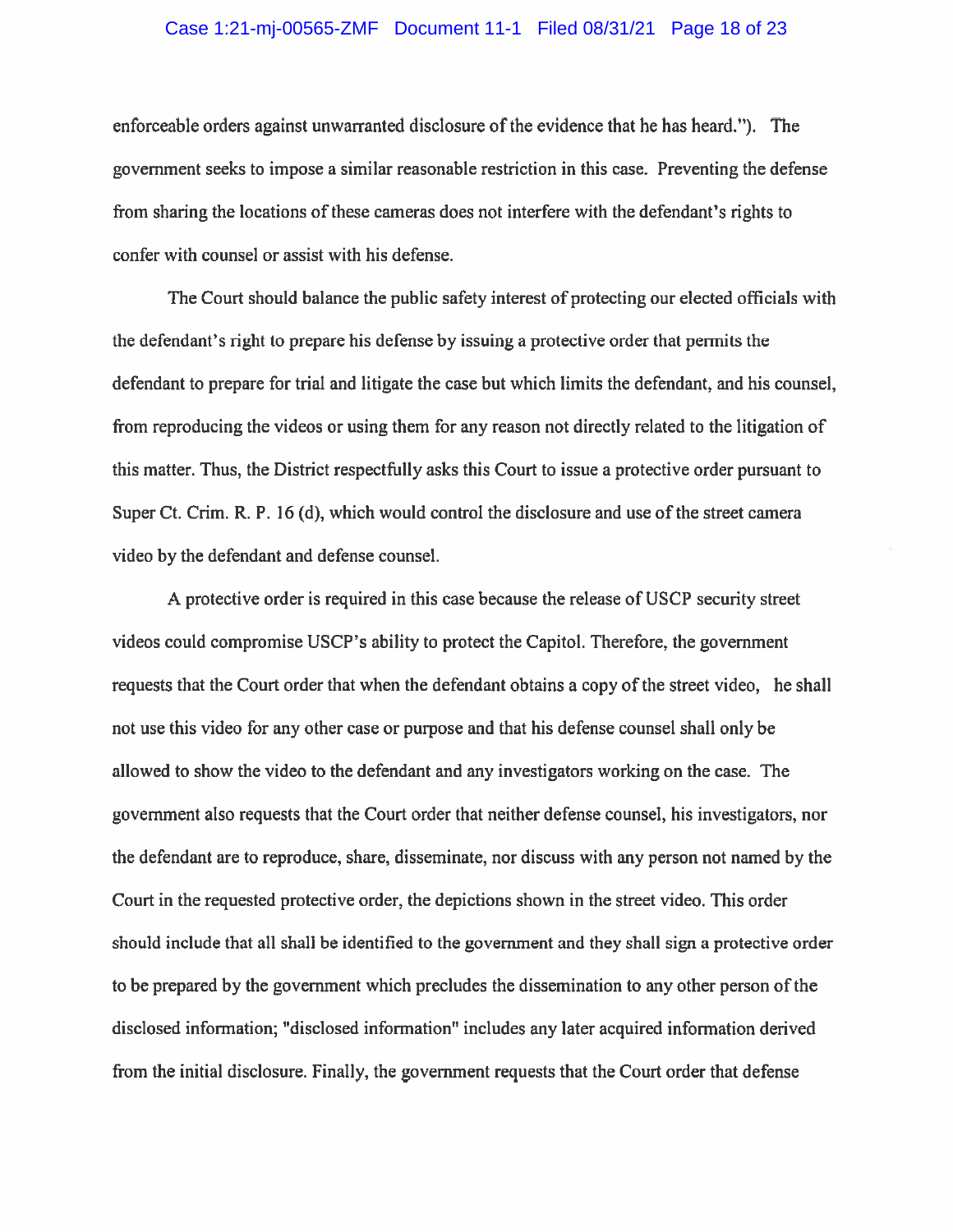counsel must return the street video to the Office of the Attorney General after the later of a plea, trial or sentencing in the above-entitled case.

This protective order would serve the security interests of USCP in protecting our elected

officials while allowing the District to comply with its Rule 16 obligations.

### **CONCLUSION**

Based upon the foregoing facts and arguments, the District respectfully requests that this

Court grant the District's motion for a protective order concerning the use, reproduction, and

disclosure of the United States Capitol Police street video.

Respectfully submitted,

**KARL A. RACINE** Attorney General for the District of Columbia

**TAMAR MEEKINS** Deputy Attorney General, Public Safety Division

Heren Sala

**PETER SABA [975945]** Chief, Criminal Section

Josha D Koystof

JOSHUA KARPOFF [1015629] BY: **Assistant Attorney General** 441 4th Street, N.W., Suite 1060N Washington, D.C. 20001 PHONE: (202) 727-3398 Joshua.Karpoff@dc.gov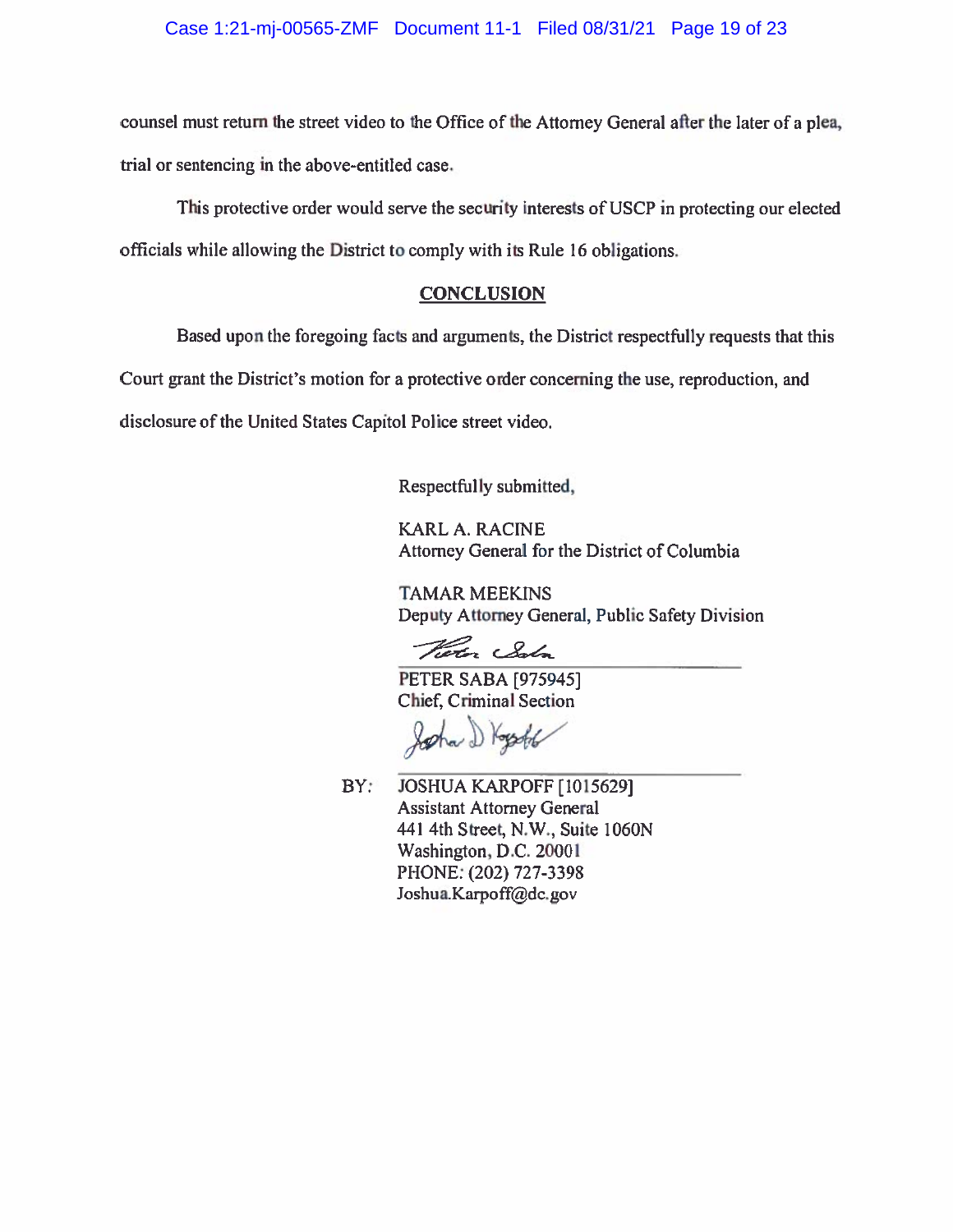

#### **UNITED STATES CAPITOL POLICE WASHINGTON, DC 20510-7218**

Phone 202-224-5151

**January 11, 2021** 

### **Information Sharing Agreement**

Officials and agents of the Metropolitan Police Department of the District of Columbia (MPD) coordinating with the United States Capitol Police (USCP) during the course of investigations related to the events of January 6, 2021 relating to the U.S. Capitol, acknowledge, understand, and agree that the USCP is a legislative branch agency and, as such, all information, to include video, audio, photographic and documentary information, shared by the USCP during these investigations, shall remain in the legal control of the USCP subject to any and all applicable release and non-disclosure requirements of Congress. Information exchanged as part of these investigations shall not be reclassified. All information originating with and provided by the USCP as part of these investigations remains the property of and under the legal control of the USCP, and if provided to MPD will be returned to the USCP at the conclusion of the investigation. This restriction does not apply to any video, audio, photographic or documentary evidence that is used as evidence or discovery as part of any prosecution of any criminal offense.

Sean P. Gallagher **Acting Assistant Chief** United States Capitol Police

**Captain Carlos Heraud** Homicide Branch Commander Metropolitan Police Department of the District of Columbia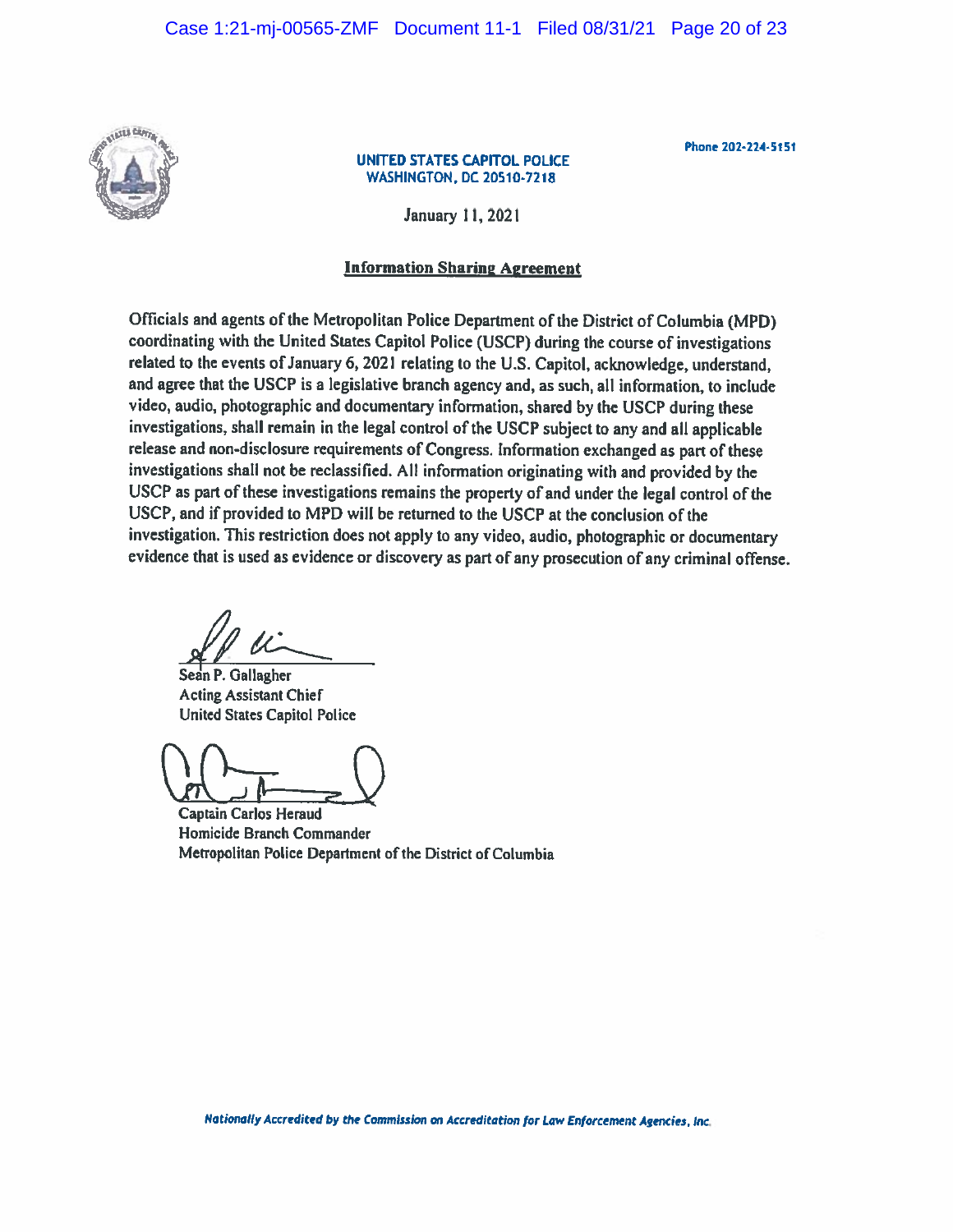Case 1:21-mj-00565-ZMF Document 11-1 Filed 08/31/21 Page 21 of 23

 $\sim$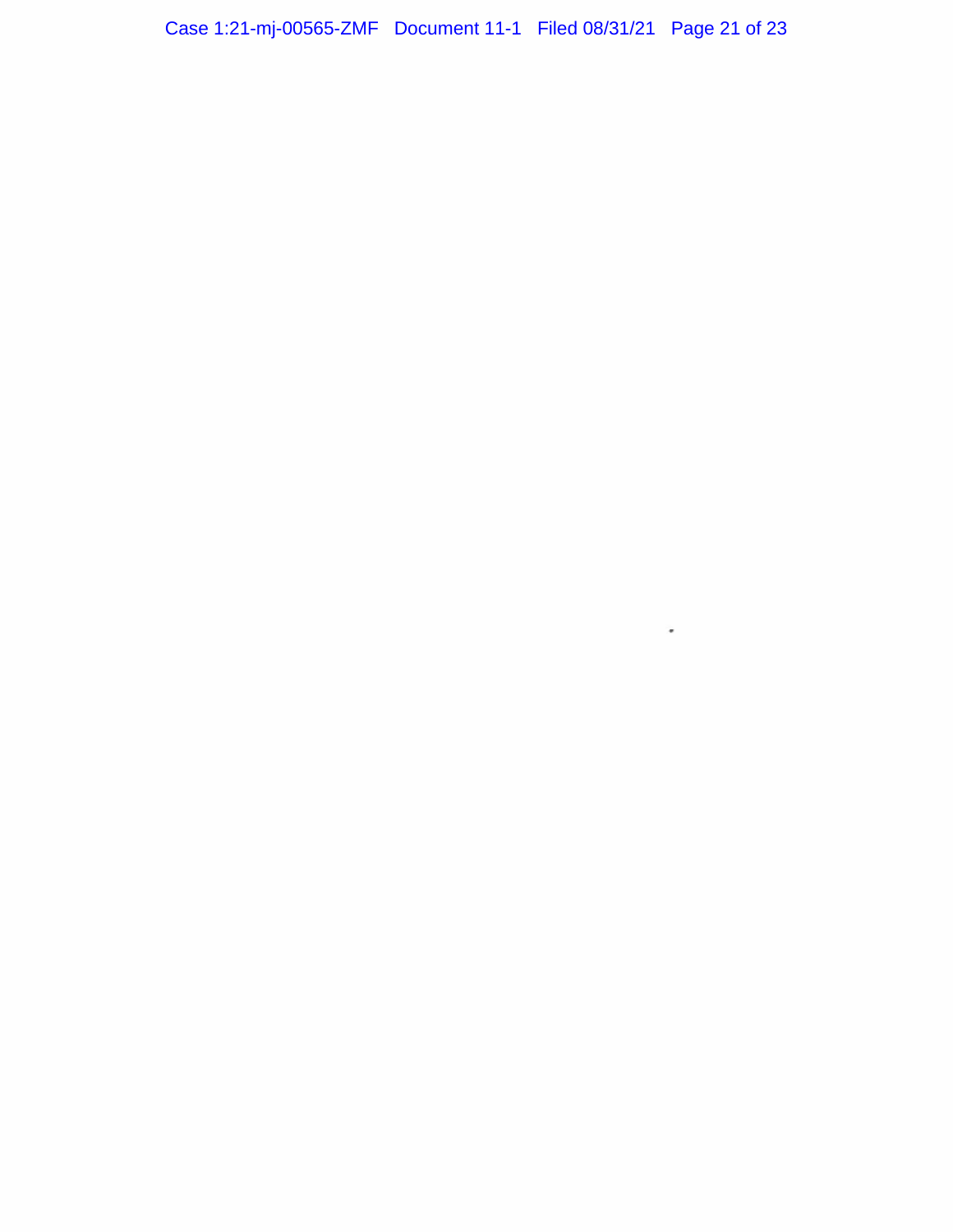

**UNITED STATES CAPITOL POLICE WASHINGTON, DC 20510-7218** 

Phone 202-224-5151

January 10, 2021

#### **Information Sharing Agreement**

Officials and agents of the Federal Bureau of Investigation (FBI) coordinating with the United States Capitol Police (USCP) during the course of investigations related to the events of January 6, 2021 relating to the U.S. Capitol, acknowledge, understand, and agree that the USCP is a legislative branch agency and, as such, all information, to include video, audio, photographic and documentary information, shared by the USCP during these investigations, shall remain in the legal control of the USCP subject to any and all applicable release and non-disclosure requirements of Congress. Information exchanged as part of these investigations shall not be reclassified. All information originating with and provided by the USCP as part of these investigations remains the property of and under the legal control of the USCP, and if provided to the FBI will be returned to the USCP at the conclusion of the investigation. This restriction does not apply to any video, audio, photographic or documentary evidence that is used as evidence or discovery as part of any prosecution of any criminal offense.

Seah P. Gallagher **Acting Assistant Chief** United States Capitol Police

Steven Michael D'Antuono **Assistant Director in Charge Washington Field Office** Federal Bureau of Investigation

Nationally Accredited by the Commission on Accreditation for Law Enforcement Agencies, Inc.